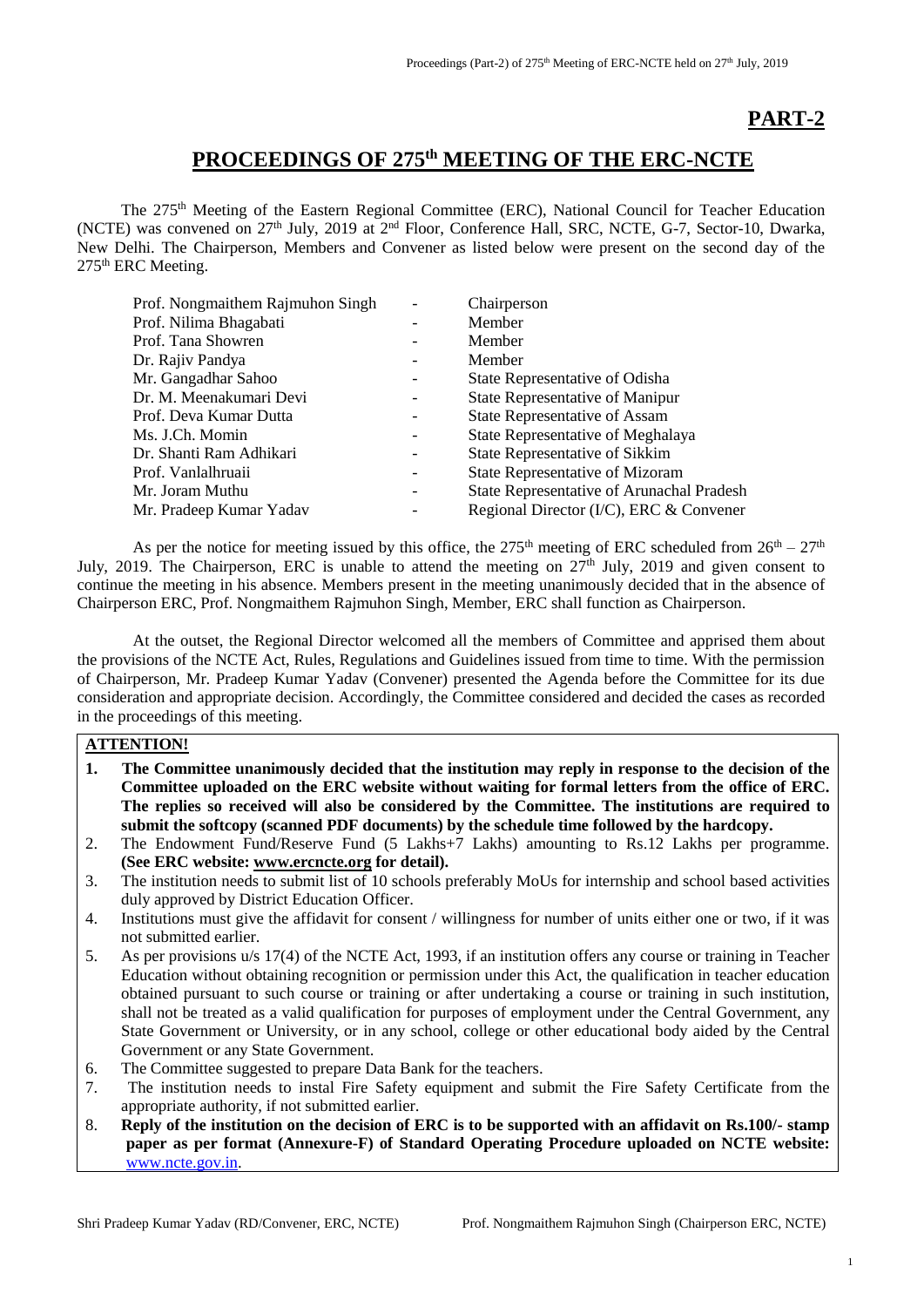| Sl.<br>No. | Item No.  | <b>Content</b>                                                                                                                                                                                                                              | <b>Decision of ERC</b>                                                                                                                                                                                                                                                                                                                                                                                                                                                                                                                                                                                                                                                                                                   |
|------------|-----------|---------------------------------------------------------------------------------------------------------------------------------------------------------------------------------------------------------------------------------------------|--------------------------------------------------------------------------------------------------------------------------------------------------------------------------------------------------------------------------------------------------------------------------------------------------------------------------------------------------------------------------------------------------------------------------------------------------------------------------------------------------------------------------------------------------------------------------------------------------------------------------------------------------------------------------------------------------------------------------|
| 1.         | 275.14.36 | Parjanya B.Ed. College, Plot<br>No. 1, 3, 4, 5, 6, Street<br>Number- Hirak Road, Vill.-<br>Paharpur, P.O.-<br>Baliapur,<br>Tehsil/Taluka-<br>Baliapur,<br>Town/City-Dist.<br>Dhanbad,<br>Jharkhand-828201<br>(B.Ed.)<br><b>(ERCAPP1124)</b> | $1st$ show cause notice u/s $17(1)$ issued on 11.03.2019.<br>Final show cause notice issued dated 18.06.2019 and the<br>institution is still deficient on the following grounds:-<br>Last page of submitted faculty list dated 29.10.2015<br>(i)<br>showing photocopy of newspaper, which is not<br>accepted.<br>Building plan not authenticated by competent Govt.<br>(ii)<br>Authority.<br>(iii) Building completion certificate is not submitted.<br>Recognition granted to B.Ed. course is withdrawn under<br>section 17(1) of NCTE Act, 1993 from the academic<br>session 2020-2021.                                                                                                                                |
| 2.         | 275.14.37 | N.N. Ghosh Sanatan Teachers<br>Training College, Plot No.-<br>165, Vill.- Jamuary, PO.-<br>Kokodro,<br>Tehsil/Taluka-<br>Kanke,<br>Town/City-Ranchi,<br>Dist-Ranchi,<br>Jharkhand-<br>834006<br>(B.Ed.)<br><b>(ERCAPP1221)</b>              | $1st$ show cause notice u/s $17(1)$ issued on 17.12.2018,<br>followed by final show cause notice dated 18.06.2019<br>and the institution is still deficient on the following<br>grounds:-<br>Submitted faculty list not approved by affiliating<br>(i)<br>body duly stamped.<br>Faculty list comprises $1+12$ instead of $1+15$ as per<br>(ii)<br>NCTE Regulations, 2014.<br>(iii) Faculties at sl. No.5, 10 & 12 appointed after<br>09.06.2017 for Pedagogy subjects do not have<br>NET/Ph.D. qualification as per Gazette Notification<br>No.237 of NCTE published on 09.06.2017.<br>Recognition granted to B.Ed. course is withdrawn under<br>section 17(1) of NCTE Act, 1993 from the academic<br>session 2020-2021. |
| 3.         | 275.14.38 | Prasad<br>Dr.<br>Shyama<br>Mukherjee<br>College<br>of<br>Education, Assam University<br>Road, Ghugoor, Silchar,<br>Assam-788014<br>Cachar,<br>(B.Ed.) (APE00188)                                                                            | The institution has submitted proper reply and fulfilled<br>all criteria as per NCTE Regulations, 2014 in compliance<br>to revised recognition order. A letter be issued to the<br>institution in this regard.                                                                                                                                                                                                                                                                                                                                                                                                                                                                                                           |
| 4.         | 275.14.39 | Nalini Devi Womens' College<br>of Teacher Education, Unit-<br>Ш,<br>Kharvela<br>Nagar,<br>Bhubaneswar, Odisha-769010<br>(B.Ed.)<br>(OR-S/E-8/96<br>&<br>APE00555)                                                                           | $1st$ show cause notice u/s $17(1)$ issued on 20.04.2018,<br>followed by final show cause notice dated 18.06.2019 on<br>the following grounds:-<br>The submitted faculty comprises of $1+8$ instead of<br>(i)<br>1+15 required under NCTE Regulations, 2014.<br>Two faculties appointed on contractual basis are<br>not accepted.<br>(ii) Website not maintained and updated.<br>Reply vide letter dated 27.06.2019 from the institution<br>seeking extension of time to comply the deficiencies is<br>not accepted by the Committee.<br>Recognition granted to B.Ed. course is withdrawn under<br>section 17(1) of NCTE Act, 1993 from the academic<br>session 2020-2021.                                               |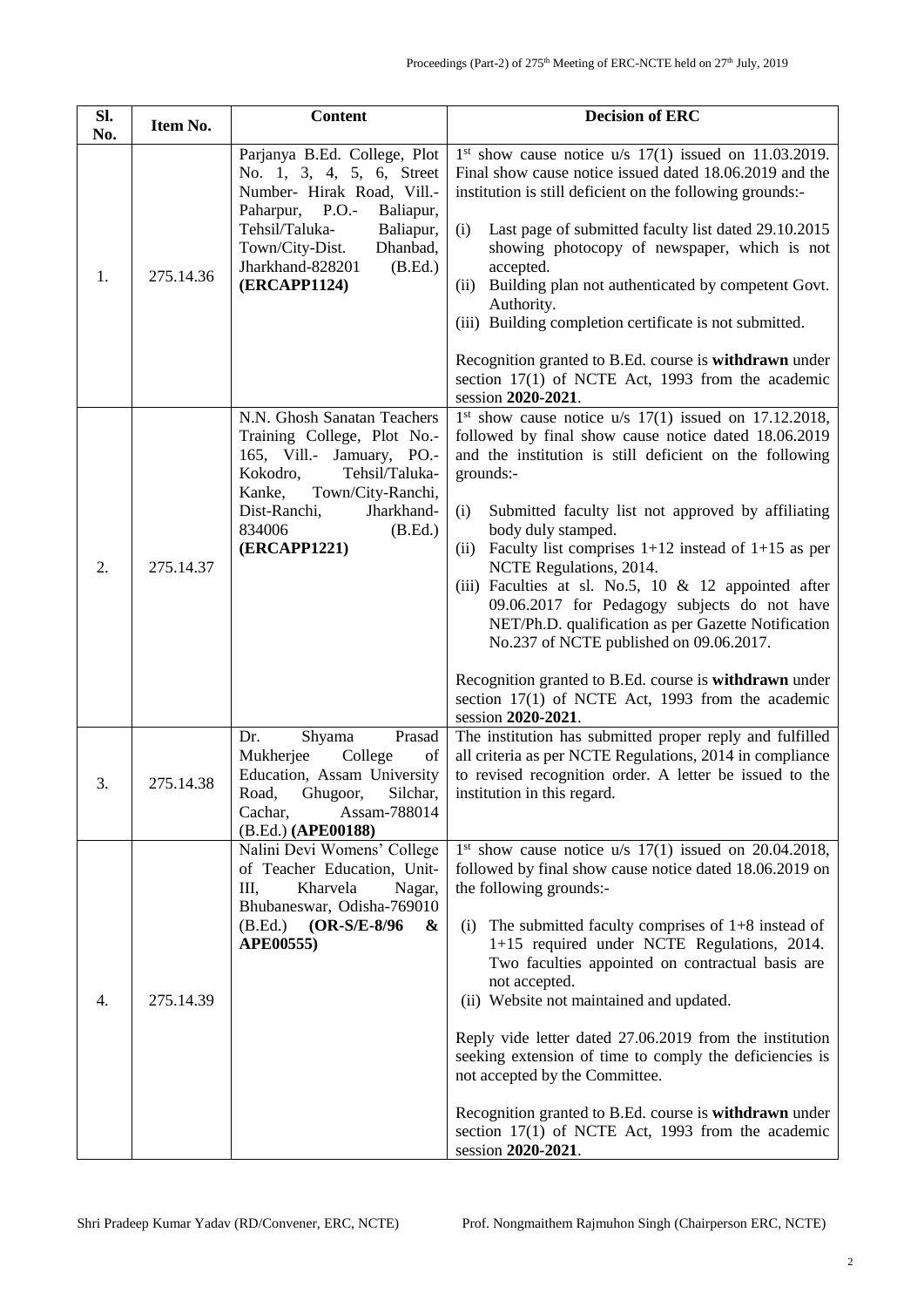| 5. | 275.14.40 | Loyola College of Education,<br>Sikkim,<br>Namchi,<br>South<br>Sikkim-737126 (B.Ed.)<br>(SI-S/E-1/96 & APE00456)                                                                                                                                                                                                                  | $1st$ show cause notice u/s $17(1)$ issued on 20.04.2018,<br>followed by final show cause notice dated 19.06.2019<br>and the institution is still deficient on the following<br>grounds:-<br>(i) Faculty comprises $1+6$ (full time) against the<br>requirement of $1+15$ as per NCTE Regulations,<br>2014 for running 100 intake of B.Ed. course. Part-<br>time faculties are not accepted.<br>(ii) The institution does not fulfill criteria (01 Principal<br>+ 07 faculties) as per NCTE Regulations, 2014<br>even for running one basic unit i.e. 50 intake.<br>Recognition granted to B.Ed. course is withdrawn under<br>section 17(1) of NCTE Act, 1993 from the academic<br>session 2020-2021.                                                                                                                                                              |
|----|-----------|-----------------------------------------------------------------------------------------------------------------------------------------------------------------------------------------------------------------------------------------------------------------------------------------------------------------------------------|--------------------------------------------------------------------------------------------------------------------------------------------------------------------------------------------------------------------------------------------------------------------------------------------------------------------------------------------------------------------------------------------------------------------------------------------------------------------------------------------------------------------------------------------------------------------------------------------------------------------------------------------------------------------------------------------------------------------------------------------------------------------------------------------------------------------------------------------------------------------|
| 6. | 275.14.41 | Siddique Memorial Teacher<br>Training College, Plot No.<br>473, Vill- Sarmastpur, PO-<br>Chandanpatti, Tehsil/Taluka-<br>Sakra,<br>Town/City-<br>Muzaffarpur,<br>Dist.-<br>Muzaffarpur, Bihar- 843104<br>(B.Ed.) (ERCAPP444)                                                                                                      | The institution has submitted proper reply and fulfilled<br>all criteria as per NCTE Regulations, 2014 in compliance<br>to revised recognition order. A letter be issued to the<br>institution in this regard.                                                                                                                                                                                                                                                                                                                                                                                                                                                                                                                                                                                                                                                     |
| 7. | 275.14.43 | Anandpur Anchalika Training<br>College, Fakirpur, Keonjhar,<br>Odisha, Plot No.- 5475/7379<br>& 5476, Street No.- Ward<br>No.-09, Vill. - Fakirpur, PO. -<br>Fakirpur,<br>Tehsil/Taluka<br>Anandapur,<br>Town/City<br>$\frac{1}{2}$<br>Anandapur,<br>Dist.-Keonjhar,<br>Odisha-758022 (B.Ed.)<br>&<br>(OR-S/E-3/96<br>ERCAPP1849) | $1st$ show cause notice u/s $17(1)$ issued on 20.04.2018,<br>followed by final show cause notice dated 18.05.2019<br>and the institution is still deficient on the following<br>grounds:-<br>(i)<br>Principal is not appointed.<br>Only four faculty members as against the<br>(ii)<br>requirement of 1 (Principal) $+15$ (lecturers) under<br>Regulations,<br>2014<br>and<br>subsequent<br>NCTE<br>amendment dated 09.06.2017 for running 100<br>intake of B.Ed. course.<br>One guest faculty appointed is not accepted.<br>(iii)<br>Building plan is not submitted.<br>(iv)<br>Recognition granted to B.Ed. course is withdrawn under<br>section 17(1) of NCTE Act, 1993 from the academic                                                                                                                                                                       |
| 8. | 275.14.44 | Magadh Teacher's Training<br>College, West Church Road,<br>Near D.M. Residence, Dist-<br>Gaya, Bihar-823001 (B.Ed.)<br>(APE00422)                                                                                                                                                                                                 | session 2020-2021.<br>Building plan in small font and not approved by<br>(i)<br>competent Govt. Engineer.<br>Building completion certificate is not in NCTE<br>(ii)<br>prescribed proforma and not approved by<br>competent Govt. Engineer.<br>The validity of FDRs Rs.5 lakh and Rs.3 lakh in<br>(iii)<br>single mode expired, which need to be renewed in<br>joint mode. Another FDR of Rs.4 lakh is in single<br>mode.<br>Final Show Cause Notice under section 17(1) of NCTE<br>Act, 1993 be issued for compliance within 21 days of<br>uploading of proceedings on ERC website supported<br>with an affidavit on Rs.100/- stamp paper as per format<br>(Annexure-F) of Standard Operating Procedure uploaded<br>on NCTE website: www.ncte.gov.in, failing which<br>withdrawal of recognition will be taken up by ERC as<br>per NCTE Act, Rules & Regulations. |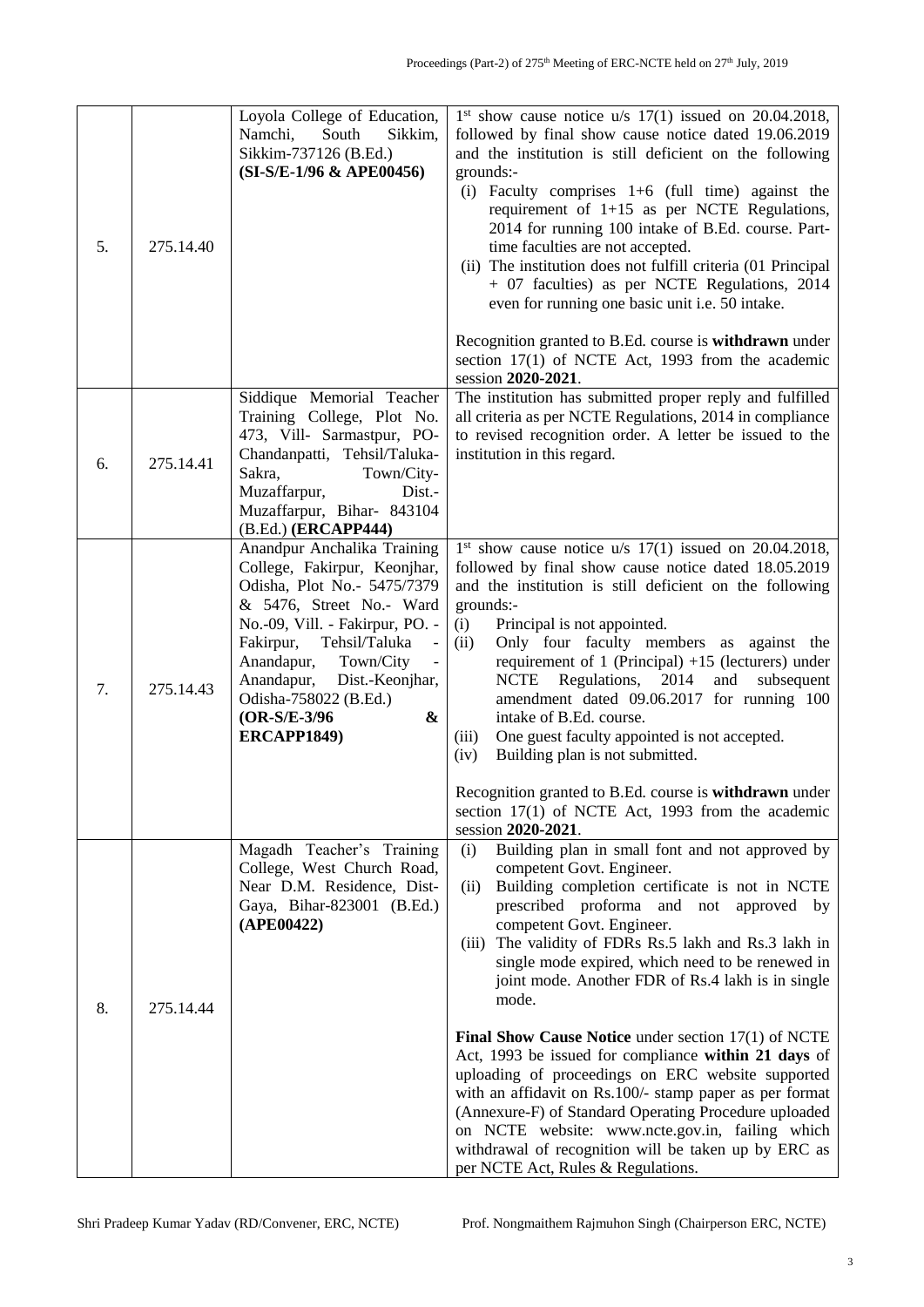| 9.  | 275.14.45 | <b>Basudeo</b><br>Memorial<br>Singh<br>B.Ed.<br>College,<br>Mashrakh<br>Saran, Plot No.8322, Vill-<br>PO.-Mashrakh, Tehsil/Taluka-<br>Mashrakh,<br>Town/City-<br>Marshak, Dist.-Saran, Bihar-<br>841417<br>(B.Ed.)<br><b>(ERCAPP1034)</b>                                                                               | The institution has submitted proper reply and fulfilled<br>all criteria as per NCTE Regulations, 2014 in compliance<br>to revised recognition order. A letter be issued to the<br>institution in this regard.                                                                                                                                                                                                                                                                                                                                                                                                                                                                                                                                                                                                                                                                                                                                             |
|-----|-----------|-------------------------------------------------------------------------------------------------------------------------------------------------------------------------------------------------------------------------------------------------------------------------------------------------------------------------|------------------------------------------------------------------------------------------------------------------------------------------------------------------------------------------------------------------------------------------------------------------------------------------------------------------------------------------------------------------------------------------------------------------------------------------------------------------------------------------------------------------------------------------------------------------------------------------------------------------------------------------------------------------------------------------------------------------------------------------------------------------------------------------------------------------------------------------------------------------------------------------------------------------------------------------------------------|
| 10. | 275.14.46 | Dr. Shashi Bhusan Institute of<br>Lakshirbond,<br>Education,<br>Boalipar Bazar, Hailakhandi,<br>Assam-788155 (B.Ed.)<br>$(AS-S/N-21/97)$                                                                                                                                                                                | $1st$ show cause notice u/s $17(1)$ issued on 21.02.2019,<br>followed by final show cause notice dated 17.06.2019<br>and the institution is still deficient on the following<br>grounds:-<br>Faculty comprises $1+7$ instead of $1+15$ as per<br>(i)<br>NCTE Regulations, 2014 for running 100 intake of<br>B.Ed. course.<br>Faculties are not appointed with distribution across<br>(ii)<br>different curricular areas mentioned in Norms &<br>Standards (Appendix-4) for B.Ed. course under<br>Regulations,<br>2014<br><b>NCTE</b><br>and<br>subsequent<br>amendment dated 09.06.2017.<br>(iii) Faculty in Bengali at sl. No.8 appointed after<br>09.06.2017 for Pedagogy subject does not possess<br>qualification<br>NET/Ph.D.<br>as<br>per<br>Gazette<br>Notification No.237 of NCTE published on<br>09.06.2017.<br>Recognition granted to B.Ed. course is withdrawn under<br>section 17(1) of NCTE Act, 1993 from the academic<br>session 2020-2021. |
| 11. | 275.14.47 | Institute of Education, Haldia,<br>Amlat, Po- Sutahata, Mouza-<br>Amlat, Vill- Amlat, Dist.-<br>Medinipur, Haldia,<br>Purba<br>West Bengal-721635 (B.Ed.)<br>(APE00290)<br>[Formerly:<br>Institute<br>of<br><b>ICARE</b><br>Education, Haldia,<br>Complex, Hatiberia, Purba<br>Medinipur,<br>West<br>Bengal-<br>721607] | The institution has submitted proper reply and fulfilled<br>all criteria as per NCTE Regulations, 2014 in compliance<br>to revised recognition order. A letter be issued to the<br>institution in this regard.                                                                                                                                                                                                                                                                                                                                                                                                                                                                                                                                                                                                                                                                                                                                             |
| 12. | 275.14.48 | Siksha<br><b>Bikash</b><br>Seba<br>Foundation<br>B.Ed.<br>College,<br>604, 628, Vill.-<br>Plot No.<br>Nudipur<br>More,<br>P.O.<br>Chotkhanda,<br>Tehsil/Taluka-<br>Memari, Town/City-Burdwan,<br>Dist.-Bardhaman,<br>west<br>Bengal-713146<br>(B.Ed.)<br><b>(ERCAPP1712)</b>                                            | $1st$ show cause notice u/s 17(1) issued on 21.02.2019,<br>followed by final show cause notice dated 14.06.2019<br>and the institution is still deficient on the following<br>grounds:-<br>(i)<br>Faculties at sl. No.3 & 5 appointed after<br>09.06.2017 for Pedagogy subjects do not have<br>NET/Ph.D.<br>qualification<br>as<br>per<br>Gazette<br>Notification No.237 of NCTE published on<br>09.06.2017.<br>(i)<br>Request of the institution for extension of time is<br>not accepted.<br>Recognition granted to B.Ed. course is withdrawn under<br>section $17(1)$ of NCTE Act, 1993 from the academic<br>session 2020-2021.                                                                                                                                                                                                                                                                                                                         |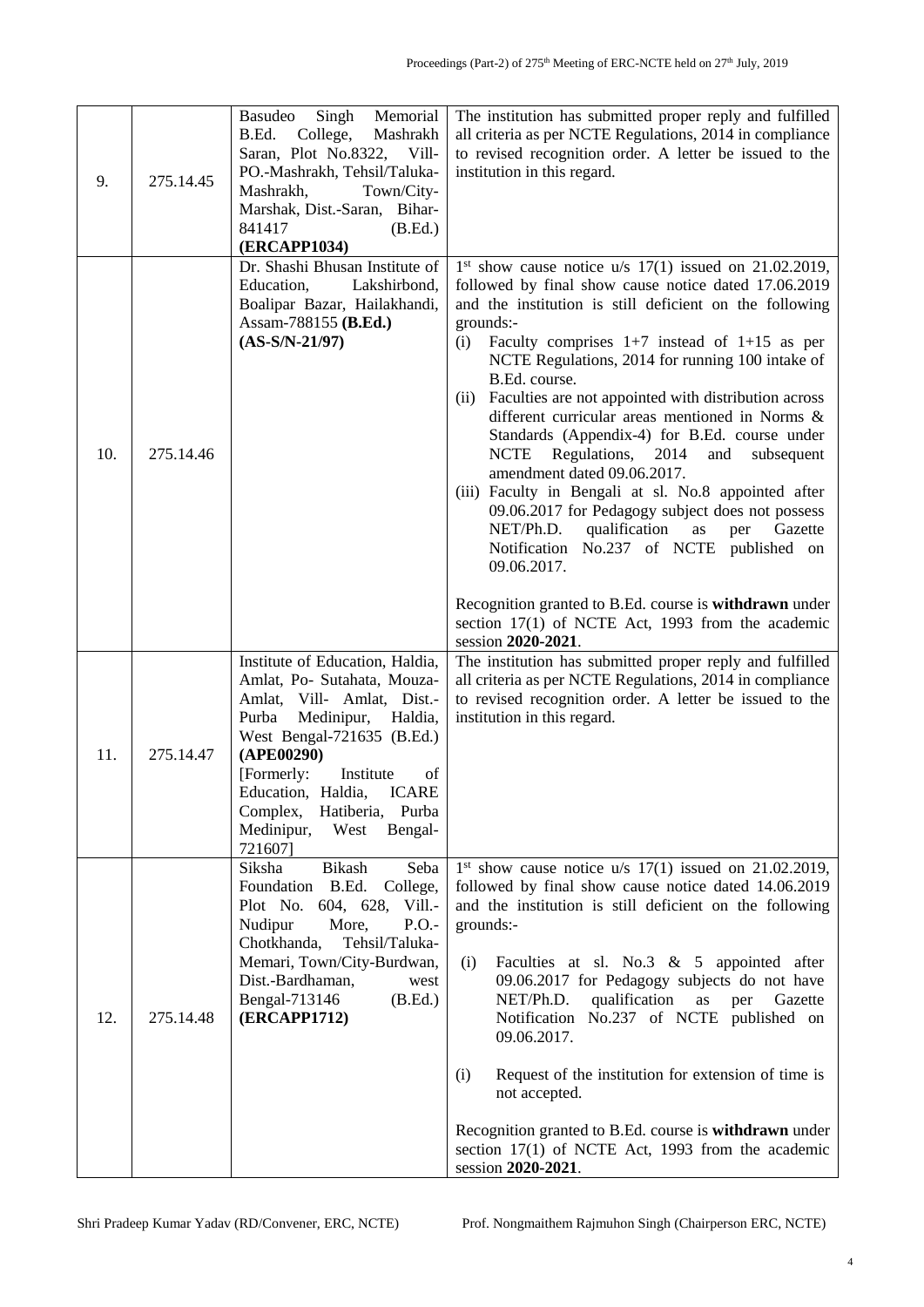| 13. | 275.14.49 | Chanchal B.Ed. College, Plot<br>No. - 682, Vill.- Kanua, PO. -<br>Tehsil/Taluka<br>Isadpur,<br>Kanua,<br>Town/City<br>$\qquad \qquad -$<br>Chanchal, Dist. - Malda, West<br>Bengal-732123<br>(B.Ed.)<br>(ERCAPP422) | The institution has submitted proper reply and fulfilled<br>all criteria as per NCTE Regulations, 2014 in compliance<br>to revised recognition order. A letter be issued to the<br>institution in this regard.                                                                                                                                                                                                                                                                                                                                                                                                                                                                                                                                                                                                                                                                                                                              |
|-----|-----------|---------------------------------------------------------------------------------------------------------------------------------------------------------------------------------------------------------------------|---------------------------------------------------------------------------------------------------------------------------------------------------------------------------------------------------------------------------------------------------------------------------------------------------------------------------------------------------------------------------------------------------------------------------------------------------------------------------------------------------------------------------------------------------------------------------------------------------------------------------------------------------------------------------------------------------------------------------------------------------------------------------------------------------------------------------------------------------------------------------------------------------------------------------------------------|
| 14. | 275.14.50 | Cooch Behar B.Ed. Training<br>College,<br>P.O.-Tangonmari<br>(Rajarhat),<br>Dist.-<br>Cooch<br>Bihar, West Bengal-736101<br>(B.Ed.) (APE00552)                                                                      | $1st$ show cause notice u/s $17(1)$ issued on 21.02.2019.<br>Final show cause notice issued dated 17.06.2019 and the<br>institution is still deficient on the following grounds:-<br>Building plan approved by Govt. Engineer is not<br>(i)<br>submitted.<br>Principal and two faculty members required as<br>(ii)<br>per NCTE Regulations, 2014 are not appointed.<br>(iii) Request of the institution for extension of time is<br>not accepted.<br>Recognition granted to B.Ed. course is withdrawn under<br>section 17(1) of NCTE Act, 1993 from the academic<br>session 2020-2021.                                                                                                                                                                                                                                                                                                                                                      |
| 15. | 275.14.51 | of<br>Deptt.<br>Education,<br>University of Calcutta, 1,<br>Reformatory Street, Alipore,<br>Kolkata, West Bengal-700027<br>(B.Ed.) (APE00036)                                                                       | Faculty list is not as per NCTE Regulations,<br>(i)<br>2014. Besides Head, faculty comprises 05<br>against the requirement of 07 for running 50<br>intake of B.Ed. course.<br>Faculty list is not in NCTE prescribed proforma<br>(ii)<br>and not approved by concerned affiliating body.<br>building<br>(iii) Building<br>plan<br>and<br>completion<br>certificate are not approved by competent Govt.<br>Engineer.<br>(iv) Financial transaction not monitored by affiliating<br>body Department.<br>Final Show Cause Notice under section 17(1) of NCTE<br>Act, 1993 be issued for compliance within 21 days of<br>uploading of proceedings on ERC website supported<br>with an affidavit on Rs.100/- stamp paper as per format<br>(Annexure-F) of Standard Operating Procedure uploaded<br>on NCTE website: www.ncte.gov.in, failing which<br>withdrawal of recognition will be taken up by ERC as<br>per NCTE Act, Rules & Regulations. |
| 16. | 275.14.52 | Raidighi<br>B.Ed.<br>College,<br>Vill./PO-Raidighi, Dist-South<br>24 Parganas, West Bengal-<br>743383 (B.Ed.) (APE00674)                                                                                            | $1st$ show cause notice $u/s$ 17(1) issued on 20.04.2018.<br>Final show cause notice issued dated 14.06.2019 and the<br>institution is still deficient on the following grounds:-<br>Total built up area mentioned in building<br>(i)<br>completion certificate as 1360.02 Sq. Mts., which is<br>less than required 1500 Sq. Mts. even for running<br>one basic unit (50 intake) of B.Ed. course.<br>(ii) Faculty list submitted only 1+6 instead of $1+15$ as<br>per NCTE Regulations, 2014 for running 100 intake<br>of B.Ed. course.<br>Recognition granted to B.Ed. course is withdrawn under<br>section $17(1)$ of NCTE Act, 1993 from the academic<br>session 2020-2021.                                                                                                                                                                                                                                                              |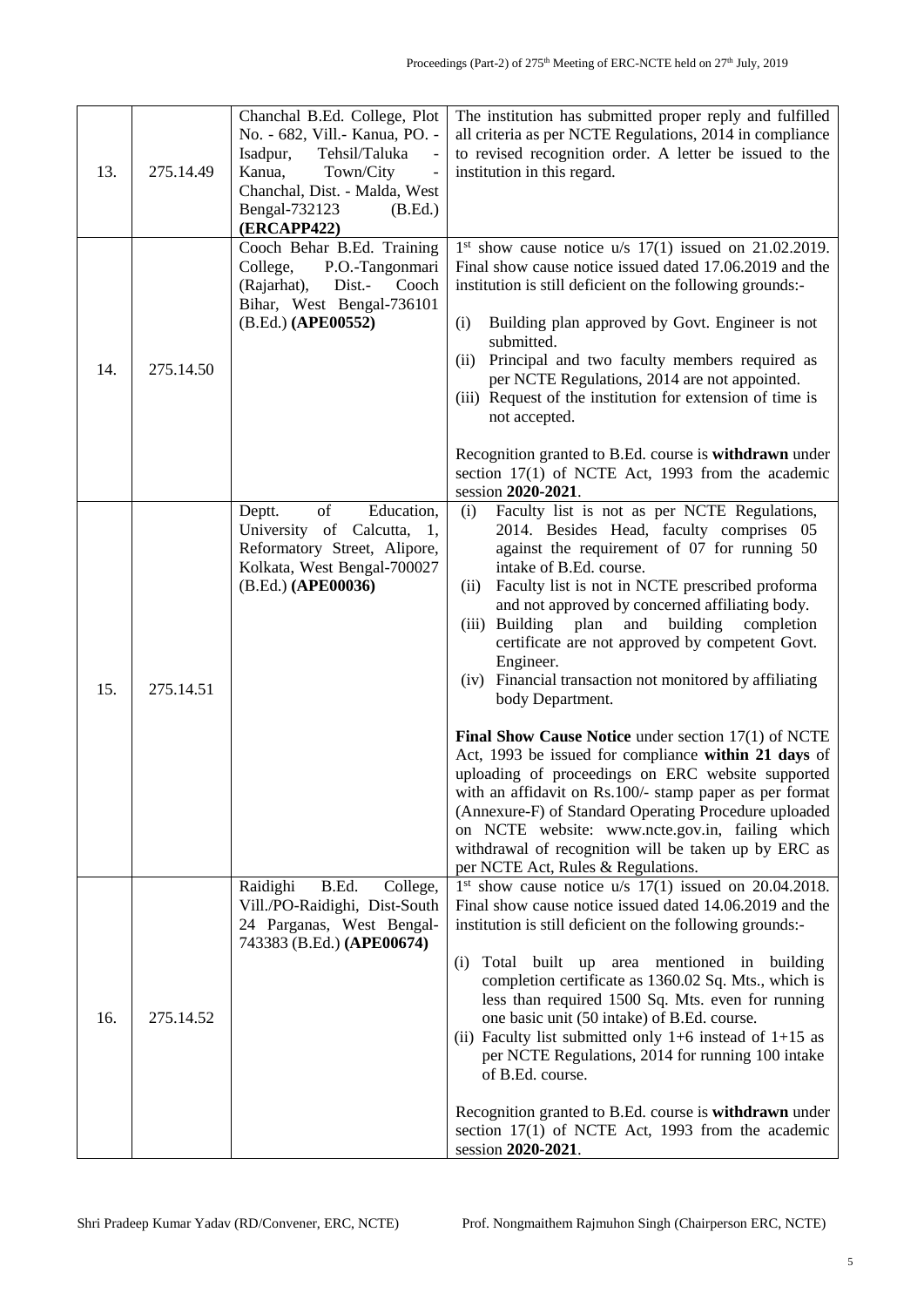| 17. | 275.14.53 | Sundarban Minority<br>B.Ed.<br>College, Plot No.-<br>1525,<br>1546, Vill.- Amtala Bazar,<br>PO.<br>Kumarjole,<br>Hatbhanga,<br>Tehsil/Taluka-<br>Town/City- Minakhan, Dist-<br>North 24 Parganas,<br>West<br>Bengal – 743425<br>(B.Ed.)<br>(ERCAPP1328)                                       | $1st$ show cause notice u/s $17(1)$ issued on 20.04.2018,<br>followed by final show cause notice dated 16.01.2019<br>and the institution is still deficient on the following<br>grounds:-<br>(i)<br>Submitted approved faculty list comprising 10<br>instead of 16 as per NCTE Regulations, 2014.<br>Required faculties $(1+15)$ qualified as per Norms<br>need to be appointed and approved faculty list in<br>the NCTE prescribed proforma is to be submitted.<br>Building completion certificate is not issued by<br>(ii)<br>Govt. Engineer.<br>(iii) Building plan is not submitted.<br>Validity of photocopy FDRs of Rs.5 lakh and Rs.3<br>(iv)<br>lakh expired on 12.10.2012 and also not<br>maintained for 5 years. The institution is required<br>to submit FDRs of Rs.5 lakh and Rs.7 lakh<br>towards EF & RF in joint operation mode as per<br>NCTE Regulations, 2014.<br>No reply received and the stipulated time period has<br>already been over.<br>Recognition granted to B.Ed. course is withdrawn under<br>section 17(1) of NCTE Act, 1993 from the academic<br>session 2020-2021. |
|-----|-----------|-----------------------------------------------------------------------------------------------------------------------------------------------------------------------------------------------------------------------------------------------------------------------------------------------|-----------------------------------------------------------------------------------------------------------------------------------------------------------------------------------------------------------------------------------------------------------------------------------------------------------------------------------------------------------------------------------------------------------------------------------------------------------------------------------------------------------------------------------------------------------------------------------------------------------------------------------------------------------------------------------------------------------------------------------------------------------------------------------------------------------------------------------------------------------------------------------------------------------------------------------------------------------------------------------------------------------------------------------------------------------------------------------------------------|
| 18. | 275.14.54 | Malda<br>Teacher's<br>North<br>Vill-<br>Education<br>College,<br>Taltala, Po- Gazole, Town -<br>Malda Town, Dist- Malda,<br>West Bengal<br>732124<br>$\equiv$<br>(B.Ed.) (APE01011)                                                                                                           | The institution has submitted proper reply and fulfilled<br>all criteria as per NCTE Regulations, 2014 in compliance<br>to revised recognition order. A letter be issued to the<br>institution in this regard.                                                                                                                                                                                                                                                                                                                                                                                                                                                                                                                                                                                                                                                                                                                                                                                                                                                                                      |
| 19. | 275.14.55 | St. Mary's College, Bachelor<br>Education<br>of<br>and Higher<br>Studies, Plot No. 725, Street<br>Number-<br>NH-34,<br>Vill-<br>Aishtala,<br>$Po-$<br>Ranaghat,<br>Tehsil/Taluka-Aishtala-<br>Town/City-<br>Ranaghat,<br>Ranaghat, Dist- Nadia, West<br>Bengal - 741201 (B.Ed.)<br>(ERCAPP31) | The institution has submitted proper reply and fulfilled<br>all criteria as per NCTE Regulations, 2014 in compliance<br>to revised recognition order. A letter be issued to the<br>institution in this regard.                                                                                                                                                                                                                                                                                                                                                                                                                                                                                                                                                                                                                                                                                                                                                                                                                                                                                      |
| 20. | 275.14.56 | Bagchi-Jamsherpur<br>Namita<br>Sankar B.Ed. College, Vill-<br>Jamsherpur,<br>Bagchi<br>$Po-$<br>Jamsherpur, Plot No. - 305,<br>Dist- Krishnanagar, Nadia,<br>Bengal<br>West<br>741122<br>$\equiv$<br>(B.Ed.) (WB-S/N-13/2008 &<br>APE00929)                                                   | The institution has submitted proper reply and fulfilled<br>all criteria as per NCTE Regulations, 2014 in compliance<br>to revised recognition order. A letter be issued to the<br>institution in this regard.                                                                                                                                                                                                                                                                                                                                                                                                                                                                                                                                                                                                                                                                                                                                                                                                                                                                                      |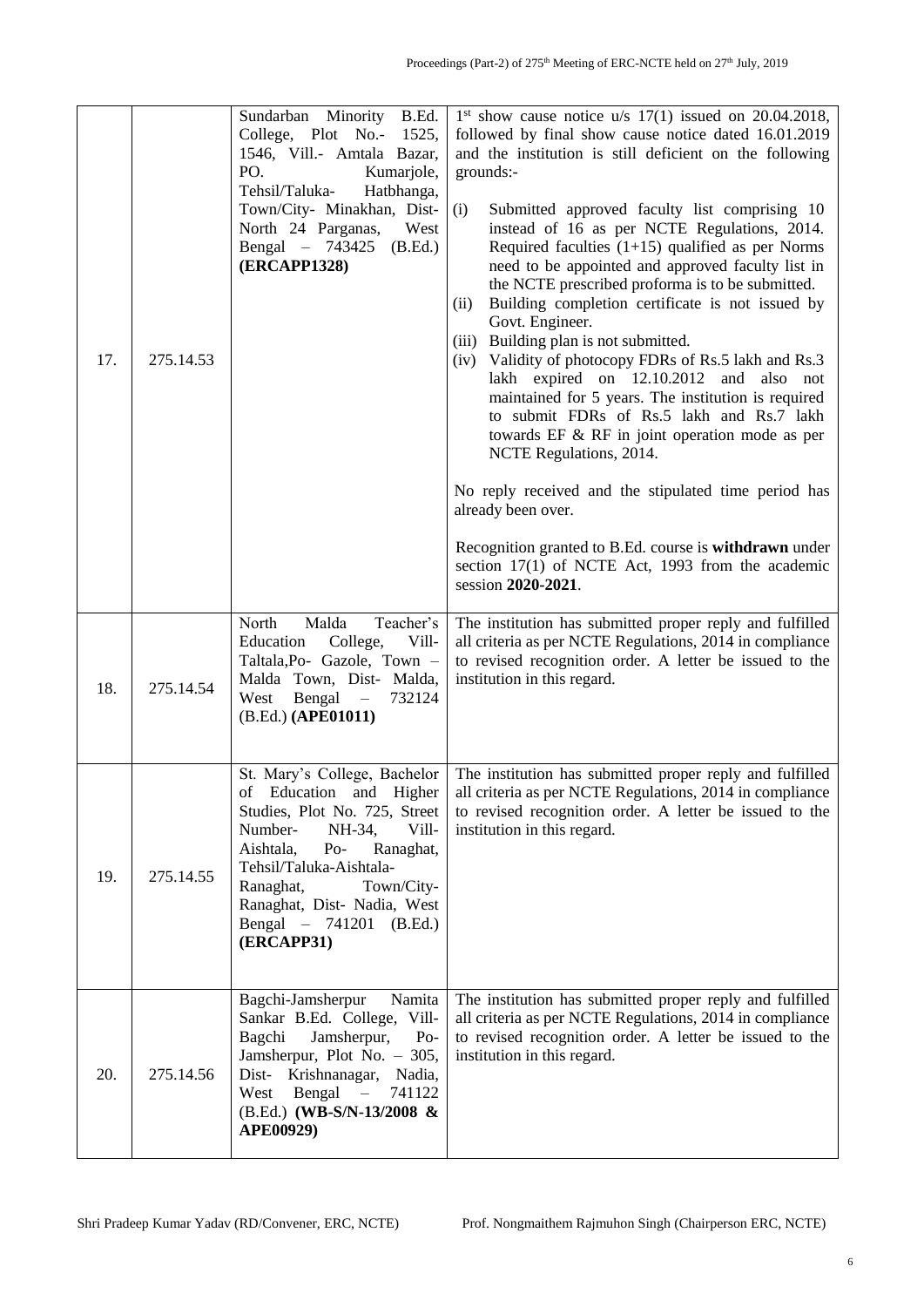| 21. | 275.14.57 | Joypur B.Ed. College, Plot<br>1306/1394,<br>No.-1306/1363,<br>Vill.-Podumpur, P.O.-Joypur,<br>Tehsil/Taluka-Jangal Mahal,<br>Town/City-Bishnupur, Dist.-<br>Bankura,<br>West<br>Bengal-<br>722138<br>(B.Ed.)<br>(ERCAPP1656)                                                                                                                                                                                 | $1st$ show cause notice u/s $17(1)$ issued on $14.02.2109$ ,<br>followed by final show cause notice dated 14.06.2019<br>and the institution is still deficient on the following<br>ground:-<br>Faculties at sl. No.3 & 13 appointed after<br>(i)<br>09.06.2017 for Pedagogy subjects do not have<br>NET/Ph.D. qualification as per Gazette Notification<br>No.237 of NCTE published on 09.06.2017.<br>(ii) Faculty list is not approved by Registrar of the<br>concerned affiliating body.<br>Recognition granted to B.Ed. course is withdrawn under<br>section 17(1) of NCTE Act, 1993 from the academic<br>session 2020-2021.                                                                                                                                                                          |
|-----|-----------|--------------------------------------------------------------------------------------------------------------------------------------------------------------------------------------------------------------------------------------------------------------------------------------------------------------------------------------------------------------------------------------------------------------|----------------------------------------------------------------------------------------------------------------------------------------------------------------------------------------------------------------------------------------------------------------------------------------------------------------------------------------------------------------------------------------------------------------------------------------------------------------------------------------------------------------------------------------------------------------------------------------------------------------------------------------------------------------------------------------------------------------------------------------------------------------------------------------------------------|
| 22. | 275.14.58 | Srijoni College of Education,<br>Vill.-Dakshin<br>Chandipur,<br>PO.- Kota, P.S.- Dubrajpur,<br>Dist.-Birbhum, West Bengal-<br>731124<br>(B.Ed.)<br>(ERCAPP65/2012)<br>[Formerly: Srijoni College of<br>Education, Plot No. - 690, 691,<br>No.-NH-60,<br>Vill.-<br>Street<br>Sathkenduri, P.O.-Hetampur,<br>Tehsil/Taluka-Dubrajpur,<br>Town/City-Dubrajpur, Dist.-<br>Birbhum,<br>West<br>Bengal-<br>731124] | (i)<br>Faculty in Bengali at sl. No.7 appointed after<br>09.06.2017 for Pedagogy subject does not have<br>NET/Ph.D. qualification as per Gazette Notification<br>No.237 of NCTE published on 09.06.2017.<br>The validity of FDRs in single mode expired on<br>(ii)<br>20.02.2019 need to be renewed in joint mode along<br>with authorization letter from bank.<br>Final Show Cause Notice under section 17(1) of NCTE<br>Act, 1993 be issued for compliance within 21 days of<br>uploading of proceedings on ERC website supported<br>with an affidavit on Rs.100/- stamp paper as per format<br>(Annexure-F) of Standard Operating Procedure uploaded<br>on NCTE website: www.ncte.gov.in, failing which<br>withdrawal of recognition will be taken up by ERC as<br>per NCTE Act, Rules & Regulations. |
| 23. | 275.14.59 | Institute<br>$\mathbf{J}$<br>C<br><b>Bose</b><br>of<br>Education and Research, Plot<br>No.-1680/84/87,<br><b>Street</b><br>number-Tildanga,<br>Vill.-<br>Bubbud,<br>P.O.-Budbud,<br>Tehsil/Taluka-Budbud,<br>Town/City-Panagarh,<br>Dist.-<br>Bardhaman, West<br>Bengal-<br>713403<br>(B.Ed.)<br>(ERCAPP1072)                                                                                                | The institution has submitted proper reply and fulfilled<br>all criteria as per NCTE Regulations, 2014 in compliance<br>to revised recognition order. A letter be issued to the<br>institution in this regard.                                                                                                                                                                                                                                                                                                                                                                                                                                                                                                                                                                                           |
| 24. | 275.14.60 | Kamala<br>Devi<br>Sohanraj<br>Singhvi<br>College<br>Jain<br>of<br>Education,<br>6, Ram Gopal<br>Ghosh<br>Road,<br>Cossipore,<br>Bengal-<br>Kolkata,<br>West<br>700002 (B.Ed.) (APE00737)                                                                                                                                                                                                                     | $1st$ show cause notice u/s $17(1)$ issued on $21.02.2109$ ,<br>followed by final show cause notice dated 18.06.2019<br>and the institution is still deficient on the following<br>grounds:-<br>Supporting documents along with testimonials of<br>(i)<br>Principal and faculties at sl. No.2, 3, 4, 9, 13, 14 $\&$<br>15 appointed after 09.06.2017 as required under<br>NCTE Regulations, 2014 not submitted.<br>(ii) No Mathematics lecturer appointed.<br>Recognition granted to B.Ed. course is withdrawn under<br>section 17(1) of NCTE Act, 1993 from the academic<br>session 2020-2021.                                                                                                                                                                                                          |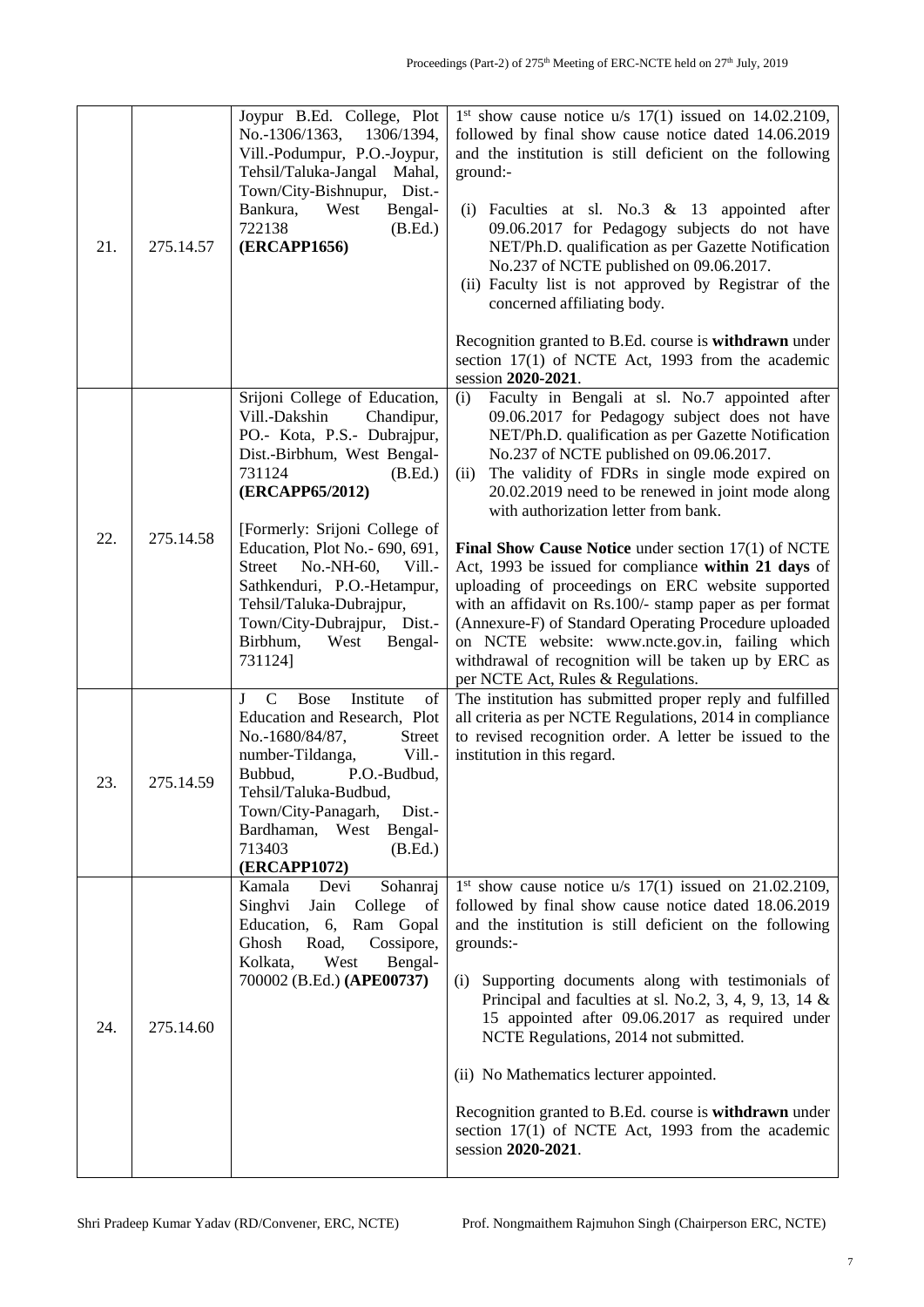| 25. | 275.14.61 | Thakur<br>Anukul<br>Chandra<br>Satsang Mission Sadhanpith,<br>No.-640,<br>Vill.-<br>Plot<br>Krishnapur, P.O.-Krishnapur,<br>Tehsil/Taluka-Nalhati,<br>Town/City-Nalhati,<br>Dist.-<br>Birbhum,<br>West<br>Bengal-<br>731237<br>(B.Ed.)<br><b>(ERCAPP1798)</b>                                                                                                             | The institution has submitted proper reply and fulfilled<br>all criteria as per NCTE Regulations, 2014 in compliance<br>to revised recognition order. A letter be issued to the<br>institution in this regard. |
|-----|-----------|---------------------------------------------------------------------------------------------------------------------------------------------------------------------------------------------------------------------------------------------------------------------------------------------------------------------------------------------------------------------------|----------------------------------------------------------------------------------------------------------------------------------------------------------------------------------------------------------------|
| 26. | 275.14.62 | College<br>Chaitanya<br>of<br>Education,<br>Vill.-Singhati,<br>PO.-Ghateswar,<br>Dhubulia,<br>Nadia, West Bengal - 741154<br>(B.Ed.) (APE01009)                                                                                                                                                                                                                           | The institution has submitted proper reply and fulfilled<br>all criteria as per NCTE Regulations, 2014 in compliance<br>to revised recognition order. A letter be issued to the<br>institution in this regard. |
| 27. | 275.14.63 | College<br>Govt.<br>Training<br>(CTE), (Boys), Chawkbazar,<br>Hooghly, West Bengal<br>712103 (B.Ed.)<br>$(WB-S/E-5/97)$                                                                                                                                                                                                                                                   | The institution has submitted proper reply and fulfilled<br>all criteria as per NCTE Regulations, 2014 in compliance<br>to revised recognition order. A letter be issued to the<br>institution in this regard. |
| 28. | 275.14.64 | Wali Institute of Teachers<br>Education, Plot No. - 149, 154,<br>155, 156, 157, Street No.-<br>Taki<br>Road,<br>Vill./PO.<br>$\overline{\phantom{a}}$<br>Kadambgachi, Tehsil/Taluka-<br>Barasat, Town/City-Kolkata,<br>Dist.- North 24 Parganas,<br>West Bengal-700124 (B.Ed.)<br><b>(ERCAPP398)</b>                                                                      | The institution has submitted proper reply and fulfilled<br>all criteria as per NCTE Regulations, 2014 in compliance<br>to revised recognition order. A letter be issued to the<br>institution in this regard. |
| 29. | 275.14.65 | Bijoy Pal Memorial B.Ed.<br>College, LR Plot No.- 2642,<br>2680,<br>Vill.-<br>2681,<br>2682,<br>Riverside<br>Hirapur<br>Road,<br>PO./PS.-Hirapur,<br>Burnpur,<br>Dist.- Burdwan, West Bengal-<br>713325 (B.Ed.) (APE00569)<br>[Formerly:<br><b>Bijoy</b><br>Pal<br>Memorial B.Ed. College, 65,<br>Station Road, P.O.- Burnpur,<br>Dist.- Burdwan, West Bengal-<br>713325] | The institution has submitted proper reply and fulfilled<br>all criteria as per NCTE Regulations, 2014 in compliance<br>to revised recognition order. A letter be issued to the<br>institution in this regard. |
| 30. | 275.14.66 | Panskura Banamali College<br>Department),<br>(B.Ed.<br>Panskura,<br>Purba<br>Dist.-<br>Bengal-<br>Medinipur,<br>West<br>721152 (B.Ed.) (APE00463)                                                                                                                                                                                                                         | The institution has submitted proper reply and fulfilled<br>all criteria as per NCTE Regulations, 2014 in compliance<br>to revised recognition order. A letter be issued to the<br>institution in this regard. |
| 31. | 275.14.67 | Bikash College of<br>Sishu<br>Education, Vill.- Chakeria-<br>Mokrampur<br>PO.-<br>More,<br>Kustia, PS.- Sonarpore, Dist.-<br>South 24 Parganas,<br>West<br>Bengal-<br>(B.Ed.)<br>743330<br>(APE00998)                                                                                                                                                                     | The institution has submitted proper reply and fulfilled<br>all criteria as per NCTE Regulations, 2014 in compliance<br>to revised recognition order. A letter be issued to the<br>institution in this regard. |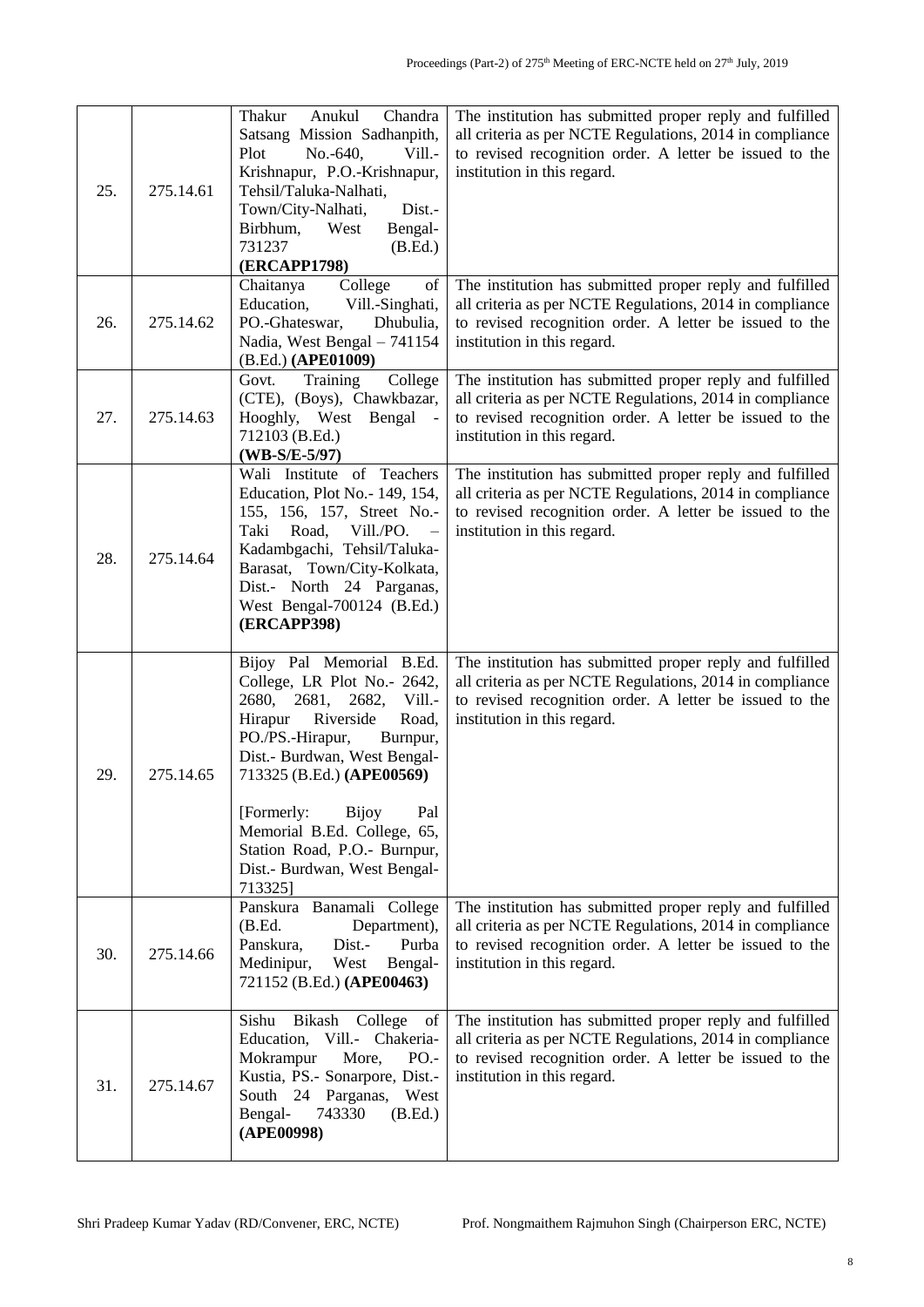| 32. | 275.14.68 | Academy, Plot No.<br>ABS<br>9594,<br>9595, 9596,<br>9597,<br>$1612(p)$ ,<br><b>Street</b><br>$No. -$<br>Sagarbhang,<br>Vill./PO.-<br>Sagarbhang,<br>Town/City<br>$\Box$<br>Durgapur, Tehsil/Taluka<br>$\blacksquare$<br>Gopinathpur,<br>Dist<br>Bardhaman, West Bengal<br>713211 (B.Ed.) (APE00775<br>& ERCAPP3944) | Total built up area mentioned in the building<br>(i)<br>and building<br>completion certificate<br>plan<br>mismatch each other.<br>(ii) For 200 intake, only one Physical Education<br>Instructor appointed.<br>(iii) The validity of FDRs Rs.5 lakh and Rs.3 lakh in<br>single mode expired on 24.05.2019.<br>Final Show Cause Notice under section 17(1) of NCTE<br>Act, 1993 be issued for compliance within 21 days of<br>uploading of proceedings on ERC website supported<br>with an affidavit on Rs.100/- stamp paper as per format<br>(Annexure-F) of Standard Operating Procedure uploaded<br>on NCTE website: www.ncte.gov.in, failing which<br>withdrawal of recognition will be taken up by ERC as<br>per NCTE Act, Rules & Regulations. |
|-----|-----------|---------------------------------------------------------------------------------------------------------------------------------------------------------------------------------------------------------------------------------------------------------------------------------------------------------------------|-----------------------------------------------------------------------------------------------------------------------------------------------------------------------------------------------------------------------------------------------------------------------------------------------------------------------------------------------------------------------------------------------------------------------------------------------------------------------------------------------------------------------------------------------------------------------------------------------------------------------------------------------------------------------------------------------------------------------------------------------------|
| 33. | 275.14.69 | Sabuj B.Ed. College, Plot<br>No.-R.S. 1801, L.R. 1801,<br>Vill.-Nandakumarpur,<br>P.O.<br>Nandakumarpur,<br>Tehsil/Taluka-Mathurapur-II<br>Town/City-Raidighi,<br>Block,<br>Dist.-South 24 Parganas, West<br>Bengal-743349<br>(B.Ed.)<br>(ERCAPP1585)                                                               | The institution has submitted proper reply and fulfilled<br>all criteria as per NCTE Regulations, 2014 in compliance<br>to revised recognition order. A letter be issued to the<br>institution in this regard.                                                                                                                                                                                                                                                                                                                                                                                                                                                                                                                                      |
| 34. | 275.14.70 | Anilkrishna<br>Sundarban<br>Mahavidyalaya (B.Ed.), Plot<br>No. 1054, 1055, Vill./PO.-<br>Parghumti,<br>Tehsil/Taluka-<br>Parghumti,<br>Town/City-<br>Dist.-North 24<br>Hingalganj,<br>Parganas,<br>Bengal-<br>West<br>743439<br>(B.Ed.)<br><b>(ERCAPP466)</b>                                                       | The institution has submitted proper reply and fulfilled<br>all criteria as per NCTE Regulations, 2014 in compliance<br>to revised recognition order. A letter be issued to the<br>institution in this regard.                                                                                                                                                                                                                                                                                                                                                                                                                                                                                                                                      |
| 35. | 275.14.71 | Training<br>Post<br>Graduate<br>College<br>for<br>Physical<br>Education, Banipur, North 24<br>Parganas,<br>West<br>Bengal-<br>743233<br>(B.P.Ed.)<br>(APE00098)                                                                                                                                                     | $1st$ show cause notice u/s $17(1)$ issued on 21.02.2019,<br>followed by final show cause notice dated 17.06.2019<br>and the institution is still deficient on the following<br>grounds:-<br>Building plan is not legible.<br>(i)<br>Principal is not appointed.<br>(ii)<br>(iii) Submitted faculty list is not in NCTE prescribed<br>proforma.<br>(iv) Faculty comprises 09 instead of $1+16$ as per NCTE<br>Regulations, 2014 for running 100 intake of<br>B.P.Ed. course.<br>Recognition granted to B.P.Ed. course is withdrawn<br>under section 17(1) of NCTE Act, 1993 from the<br>academic session 2020-2021.                                                                                                                                 |
| 36. | 275.14.72 | Suniti Educational Trust, Plot<br>No. 6763 (P), 6853 (P), 6856<br>(P), 6884 (P), Vill.-Kalyani,<br>PO.-Kalyani,<br>Town/City-<br>Kalyani, Dist.- Nadia, West<br>Bengal-741235<br>(B.Ed.)<br>(ERCAPP125)                                                                                                             | The institution has submitted proper reply and fulfilled<br>all criteria as per NCTE Regulations, 2014 in compliance<br>to revised recognition order. A letter be issued to the<br>institution in this regard.                                                                                                                                                                                                                                                                                                                                                                                                                                                                                                                                      |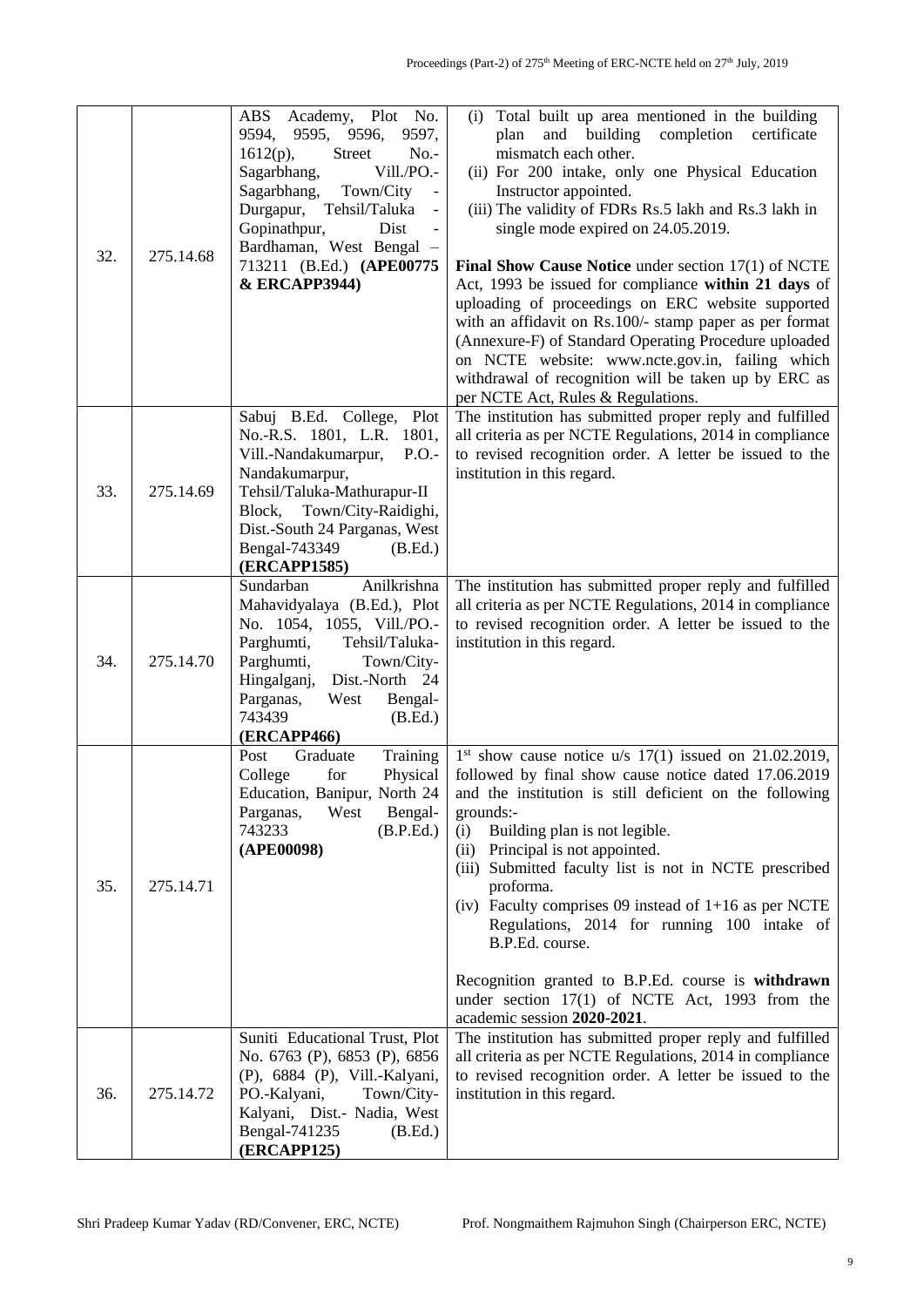| 37. | 275.14.73 | PO.-<br>Garhbeta<br>College,<br>Dist.-Paschim<br>Garhbeta,<br>Bengal-<br>Medinipur,<br>West<br>721127<br>(B.P.Ed.)<br>(APE00704)                                                                                                            | The institution has submitted proper reply and fulfilled<br>all criteria as per NCTE Regulations, 2014 in compliance<br>to revised recognition order. A letter be issued to the<br>institution in this regard.                                                                                                                                                                                                                                                                                                                                                                                                                                                                                                                                                                                                                                                                                                                                                                                                        |
|-----|-----------|---------------------------------------------------------------------------------------------------------------------------------------------------------------------------------------------------------------------------------------------|-----------------------------------------------------------------------------------------------------------------------------------------------------------------------------------------------------------------------------------------------------------------------------------------------------------------------------------------------------------------------------------------------------------------------------------------------------------------------------------------------------------------------------------------------------------------------------------------------------------------------------------------------------------------------------------------------------------------------------------------------------------------------------------------------------------------------------------------------------------------------------------------------------------------------------------------------------------------------------------------------------------------------|
| 38. | 275.14.74 | Shyama Prasad Institute of<br>Education & Training, 5/B, R.<br>Dasgupta Road,<br>Kolkata,<br>West Bengal-700026 (B.Ed.)<br>(APE00579)                                                                                                       | The institution has submitted proper reply and fulfilled<br>all criteria as per NCTE Regulations, 2014 in compliance<br>to revised recognition order. A letter be issued to the<br>institution in this regard.                                                                                                                                                                                                                                                                                                                                                                                                                                                                                                                                                                                                                                                                                                                                                                                                        |
| 39. | 275.14.75 | Sarvepalli<br>Radha<br>Dr.<br>Krishnan Teachers Training<br>College, Plot No. LR-45,<br>Vill.-Doulatabad,<br>$PO. -$<br>Doulatabad,<br>Town/City-<br>Berhampore,<br>Dist.-<br>Murshidabad, West Bengal-<br>742302<br>(B.Ed.)<br>(ERCAPP223) | $1st$ show cause notice u/s $17(1)$ issued on 20.04.2018,<br>followed by final show cause notice dated 26.11.2018<br>and the institution is still deficient on the following<br>grounds:-<br>Faculty comprises $1+7$ instead of $1+15$ as per<br>(i)<br>NCTE Regulations, 2014 for running 100 intake of<br>B.Ed. course. Hence, faculty inadequate or<br>insufficient.<br>Five part-time faculties appointed are not accepted.<br>(ii)<br>(iii) Submitted building completion certificate is not in<br>proper order without bearing date.<br>(iv) Submitted building plan is not in proper order<br>without bearing date.<br>Recognition granted to B.Ed. course is withdrawn under<br>section 17(1) of NCTE Act, 1993 from the academic<br>session 2020-2021.                                                                                                                                                                                                                                                       |
| 40. | 275.14.76 | Rabindra<br>Galsi<br>Nazrul<br>College of Education, Galsi,<br>Dist. Burdwan, West Bengal-<br>713406 (B.Ed.) (APE00592)                                                                                                                     | The institution has submitted proper reply and fulfilled<br>all criteria as per NCTE Regulations, 2014 in compliance<br>to revised recognition order. A letter be issued to the<br>institution in this regard.                                                                                                                                                                                                                                                                                                                                                                                                                                                                                                                                                                                                                                                                                                                                                                                                        |
| 41. | 275.14.77 | Teachers'<br>Nagar<br>Swaraj<br>Training College, PO./PS.-<br>Khatra, Sub Division-Khatra,<br>Dist.-Bankura, West Bengal-<br>722140 (B.Ed.) (APE00570)                                                                                      | Faculties at sl. No.5, 7, 8, 9, 11 & 13 appointed<br>(i)<br>after 09.06.2017 for Pedagogy subjects do not<br>have NET/Ph.D. qualification as per Gazette<br>Notification No.237 of NCTE published on<br>09.06.2017.<br>Total built up area mentioned in the building<br>(ii)<br>completion certificate as 1800 Sq. Mts., which is<br>less than required 2000 Sq. Mts. under NCTE<br>Regulations, 2014 for running 100 intake of B.Ed.<br>course.<br>(iii) FDRs of Rs.5 lakh and Rs.3 lakh are not in joint<br>mode and not supported with authorization letter<br>from bank.<br>Final Show Cause Notice under section 17(1) of NCTE<br>Act, 1993 be issued for compliance within 21 days of<br>uploading of proceedings on ERC website supported<br>with an affidavit on Rs.100/- stamp paper as per format<br>(Annexure-F) of Standard Operating Procedure uploaded<br>on NCTE website: www.ncte.gov.in, failing which<br>withdrawal of recognition will be taken up by ERC as<br>per NCTE Act, Rules & Regulations. |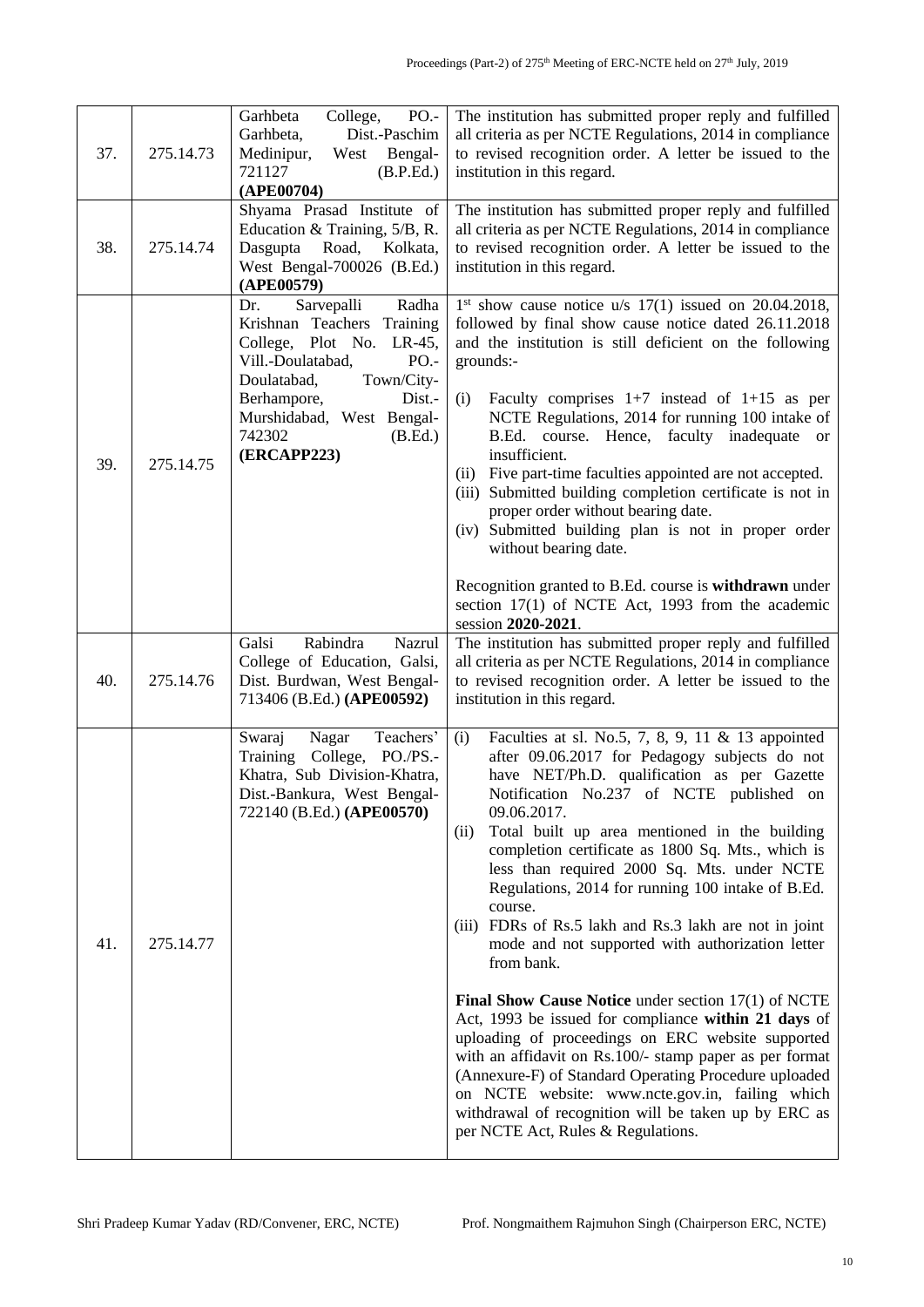| 42. | 275.14.78 | Athena B.Ed. College, Vill.-<br>Churamonipur,<br>P.O.<br>Sonamukhi, Dist.- Bankura,<br>West Bengal-722207 (B.Ed.)<br>(APE00725)                                                                                                                                                                                                                                            | The institution has submitted proper reply and fulfilled<br>all criteria as per NCTE Regulations, 2014 in compliance<br>to revised recognition order. A letter be issued to the<br>institution in this regard.                                                                                                                                                                                                                                                                                                                                                                                                 |
|-----|-----------|----------------------------------------------------------------------------------------------------------------------------------------------------------------------------------------------------------------------------------------------------------------------------------------------------------------------------------------------------------------------------|----------------------------------------------------------------------------------------------------------------------------------------------------------------------------------------------------------------------------------------------------------------------------------------------------------------------------------------------------------------------------------------------------------------------------------------------------------------------------------------------------------------------------------------------------------------------------------------------------------------|
| 43. | 275.14.79 | Vill.-<br>Education<br>College,<br>Basantapur, PO.-Basantapur,<br>Dist-Murshidabad<br>West<br>(M.Ed.)<br>Bengal-742406<br>(APE01093)                                                                                                                                                                                                                                       | The institution is deficient on the points mentioned<br>(i)<br>in the show cause notice dated 21.02.2019. No<br>supporting document in this regard received.<br><b>Final Show Cause Notice</b> under section $17(1)$ of NCTE<br>Act, 1993 be issued for compliance within 21 days of<br>uploading of proceedings on ERC website supported<br>with an affidavit on Rs.100/- stamp paper as per format<br>(Annexure-F) of Standard Operating Procedure uploaded<br>on NCTE website: www.ncte.gov.in, failing which<br>withdrawal of recognition will be taken up by ERC as<br>per NCTE Act, Rules & Regulations. |
| 44. | 275.14.80 | Education College, Plot No.-<br>883/975, 879, 2853, Vill.-<br>Basantapur, P.O.- Basantapur,<br>Tehsil/Taluka-Dumkal, Dist.-<br>Murshidabad, West Bengal-<br>742406 (B.Ed.) (APE00599)                                                                                                                                                                                      | (i) The institution is deficient on the points mentioned<br>in the show cause notice dated 21.02.2019. No<br>supporting document in this regard received.<br><b>Final Show Cause Notice</b> under section $17(1)$ of NCTE<br>Act, 1993 be issued for compliance within 21 days of<br>uploading of proceedings on ERC website supported<br>with an affidavit on Rs.100/- stamp paper as per format<br>(Annexure-F) of Standard Operating Procedure uploaded<br>on NCTE website: www.ncte.gov.in, failing which<br>withdrawal of recognition will be taken up by ERC as<br>per NCTE Act, Rules & Regulations.    |
| 45. | 275.14.81 | Yogoda<br>Satsanga<br>Palpara<br>Mahavidyalaya,<br>Plot<br>$No. -$<br>185, 188, 144, 145, Vill./PO.-<br>Palpara,<br>Town/City-<br>Egra,<br>Dist-<br>West<br>Midnapore,<br>Bengal<br>$-721458$<br>(M.Ed.)<br>(ERCAPP854)                                                                                                                                                    | The institution has submitted proper reply and fulfilled<br>all criteria as per NCTE Regulations, 2014 in compliance<br>to revised recognition order. A letter be issued to the<br>institution in this regard.                                                                                                                                                                                                                                                                                                                                                                                                 |
| 46. | 275.14.82 | Teachers<br>Mirza<br>Galib<br>Training College, Gajachak,<br>Mohammadpur, Janipur, Plot<br>No.- 933 & 935,<br>Vill.-<br>PO-<br>Town/City-Patna,<br>Sorampur, Dist.- Patna, Bihar-<br>801504 (B.Ed.) (APE00769)<br>[Formerly:<br>Mirza<br>Ghalib<br>Teacher's Training<br>College,<br>Indrapuri<br>Colony,<br>$A/7$ ,<br>Ashiyana Road, Raja Bazar,<br>Patna, Bihar-800014] | The institution has submitted proper reply and fulfilled<br>all criteria as per NCTE Regulations, 2014 in compliance<br>to revised recognition order. A letter be issued to the<br>institution in this regard.                                                                                                                                                                                                                                                                                                                                                                                                 |
| 47. | 275.14.83 | Teacher's<br>Training<br>Govt.<br>College, Turki, Muzaffarpur,<br>Bihar-844127<br>(B.Ed.)<br>(APE00324)                                                                                                                                                                                                                                                                    | $1st$ show cause notice u/s $17(1)$ issued on $17.05.2018$ .<br>Final show cause notice issued dated 18.06.2019 and the<br>institution is still deficient on the following ground:-<br>No reply of SCN dated 18.06.2019 received from<br>(i)<br>the institution only a letter dated 03.07.2019 from<br>Govt. of Bihar without supporting documents.                                                                                                                                                                                                                                                            |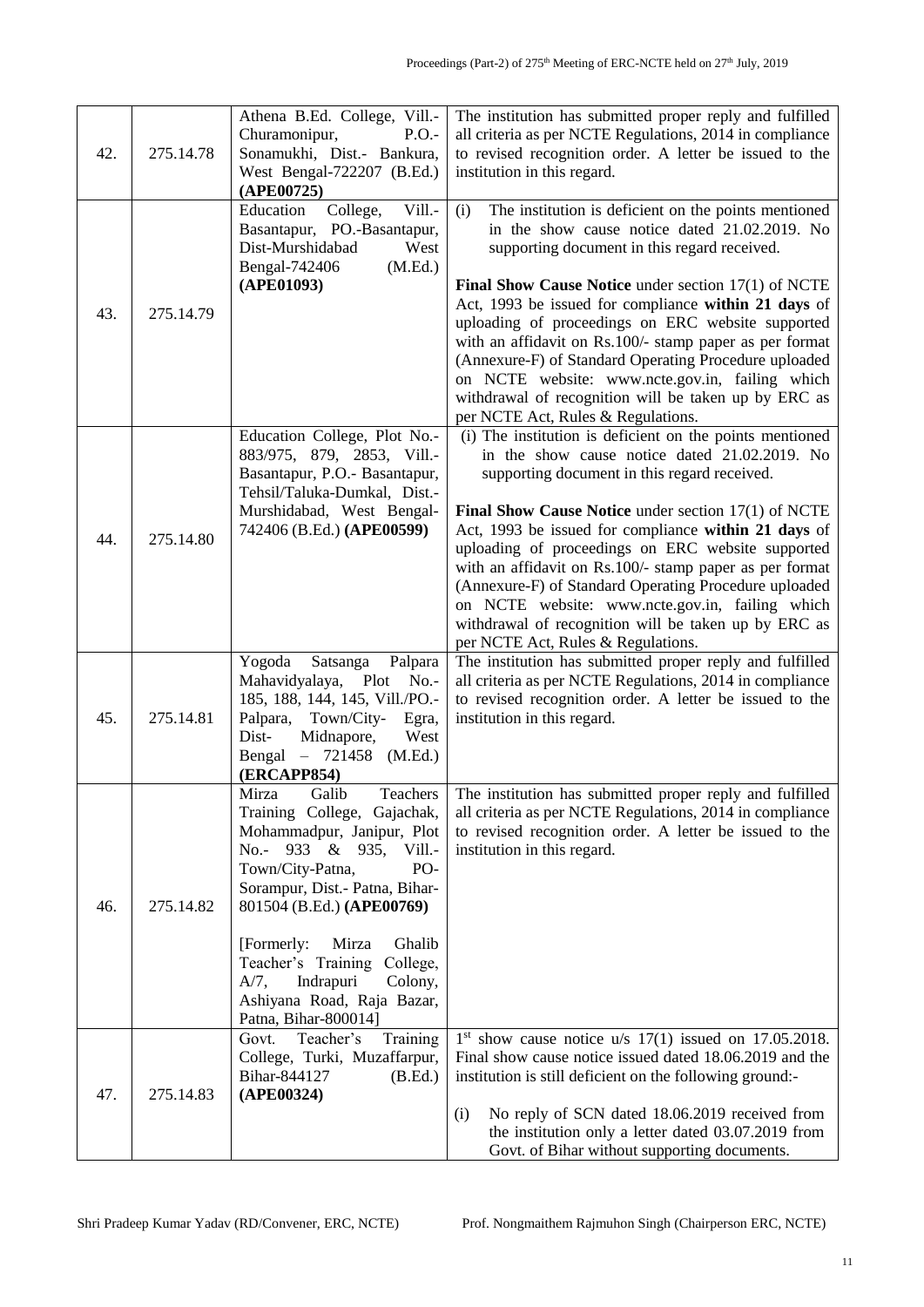|     |           |                                                                                                                                                                                                                                                                                                                                                                                                                                                                                                              | Submitted faculty list is not in accordance with<br>(ii)<br>NCTE Regulations, 2014 and Gazette Notification<br>No.237 of NCTE published on 09.06.2017. Part-<br>time faculties are not accepted.<br>Recognition granted to B.Ed. course is withdrawn under<br>section $17(1)$ of NCTE Act, 1993 from the academic<br>session 2020-2021.                                                                                                                                                                                                                                                                                               |
|-----|-----------|--------------------------------------------------------------------------------------------------------------------------------------------------------------------------------------------------------------------------------------------------------------------------------------------------------------------------------------------------------------------------------------------------------------------------------------------------------------------------------------------------------------|---------------------------------------------------------------------------------------------------------------------------------------------------------------------------------------------------------------------------------------------------------------------------------------------------------------------------------------------------------------------------------------------------------------------------------------------------------------------------------------------------------------------------------------------------------------------------------------------------------------------------------------|
| 48. | 275.14.84 | Parijat<br>Academy<br>Teacher<br>Education Institution, Milan<br>Nagar, 'O' Lane, Dibrugarh,<br>Assam-786003<br>(B.Ed.)<br>(APE00298)                                                                                                                                                                                                                                                                                                                                                                        | (i) Faculty list comprises $1+6$ instead of $1+15$ as per<br>NCTE Regulations, 2014 for running 100 intake of<br>B.Ed. course. Part-time faculties are not accepted.<br>(ii) Total built up area mentioned in the building plan as<br>1230.8 sq. Mts. which is less than required 2000 Sq.<br>Mts. for running 100 intake of B.Ed. course.<br>(iii) Original FDRs Rs.5 lakh and Rs.7 lakh are not in<br>joint mode.<br>(iv) Website not uploaded.<br>(v) Building completion certificate is not issued by<br>competent Govt. Engineer.                                                                                                |
|     |           |                                                                                                                                                                                                                                                                                                                                                                                                                                                                                                              | Final Show Cause Notice under section 17(1) of NCTE<br>Act, 1993 be issued for compliance within 21 days of<br>uploading of proceedings on ERC website supported<br>with an affidavit on Rs.100/- stamp paper as per format<br>(Annexure-F) of Standard Operating Procedure uploaded<br>on NCTE website: www.ncte.gov.in, failing which<br>withdrawal of recognition will be taken up by ERC as<br>per NCTE Act, Rules & Regulations.                                                                                                                                                                                                 |
| 49. | 275.14.85 | Rashtriya Sanskrit Sansthan<br>(Deemed<br>University),<br>Ekalavya Campus, Old IASE<br>Building, PO.-<br>Kunjaban,<br>Near Buddha Mandir, Radha<br>Nagar,<br>Agartala,<br>Tripura-<br>799006.<br>[Shiksha<br>Shastri-<br><b>B.Ed.] (ERCAPP1728)</b><br>[Formerly: Rashtriya Sanskrit<br>Sansthan<br>(Deemed<br>Ekalavya<br>University),<br>Campus,<br>$C/O-$<br>Swami<br>Vivekanand<br>P.O.<br>Mahavidyalaya,<br>Fatikchara,<br>Via-Kamalghat,<br>Tripura,<br>Mohanpur,<br>West<br>Agartala, Tripura-799210] | $1st$ show cause notice u/s $17(1)$ issued on 21.02.2019,<br>followed by final show cause notice dated 19.06.2019<br>and the institution is still deficient on the following<br>grounds:-<br>Approved faculty list is not submitted in NCTE<br>(i)<br>prescribed proforma.<br>As mentioned in the letter dated 09.07.2019, four<br>(ii)<br>contractual teacher are not accepted as per Norms.<br>(iii) Building plan and building completion certificate<br>are not submitted.<br>Recognition granted to Shiksha Shastri-B.Ed. course is<br>withdrawn under section $17(1)$ of NCTE Act, 1993<br>from the academic session 2020-2021. |
| 50. | 275.14.86 | Abul<br>Kalam<br>Minority<br>Teachers<br>Training College,<br>Plot No. 1404, Vill- Katahari,<br>Sathi,<br>Tehsil/Taluka-<br>$Po-$<br>Shikarpur, Town- Katahari,<br>Dist.- Pashchim Champaran,<br>Bihar-<br>845449<br>(B.Ed.)<br><b>(ERCAPP310)</b>                                                                                                                                                                                                                                                           | The institution has submitted proper reply and fulfilled<br>all criteria as per NCTE Regulations, 2014 in compliance<br>to revised recognition order. A letter be issued to the<br>institution in this regard.                                                                                                                                                                                                                                                                                                                                                                                                                        |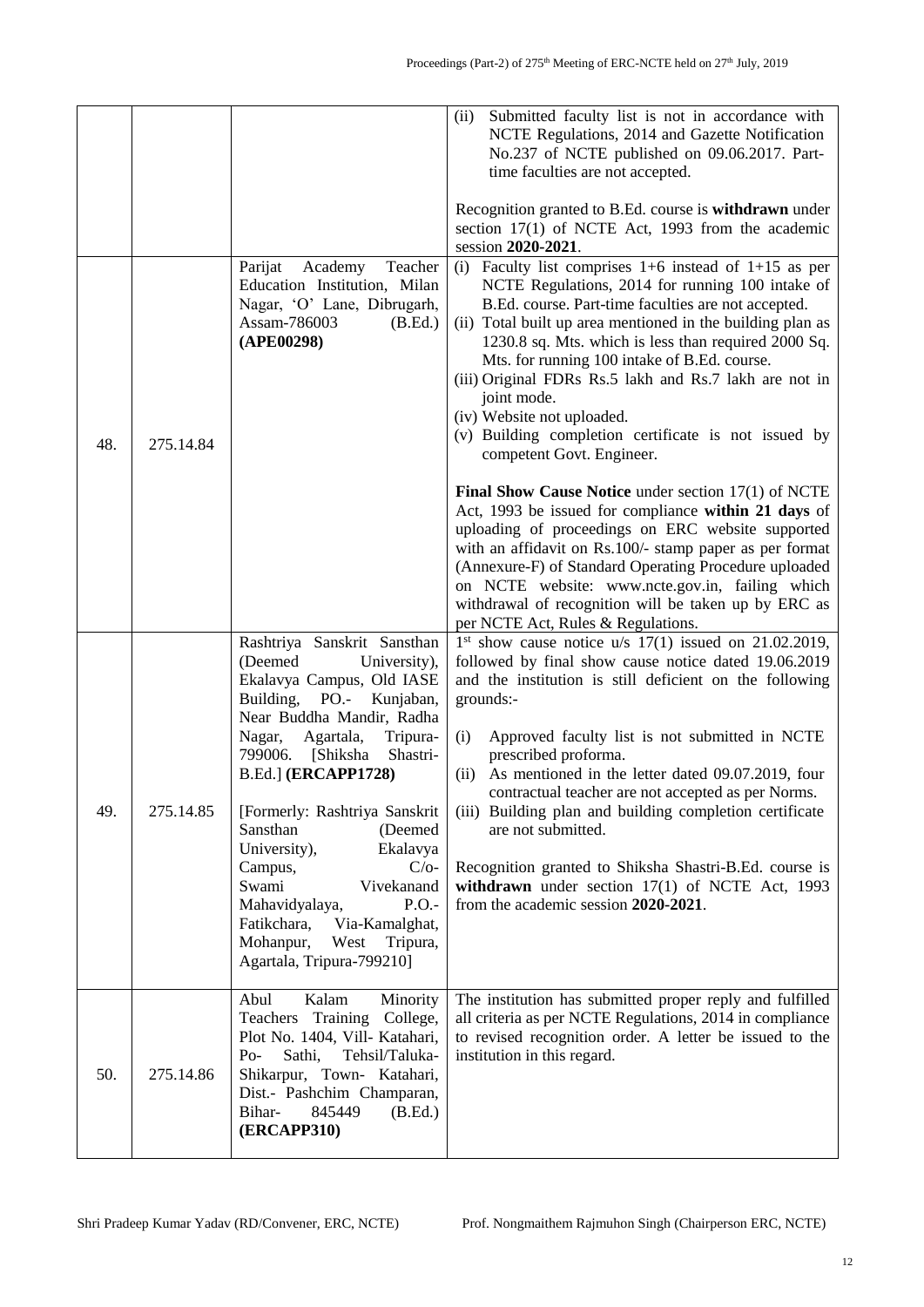| 51. | 275.14.87 | B.Ed.<br>College,<br>Barnagar<br>Assam-<br>Sorbhog,<br>Barpeta,<br>781317<br>(B.Ed.)<br>$(AS-S/N-6/2000)$                                                | (i) Faculty list is not approved by concerned affiliating<br>body.<br>(ii) Blue print building plan duly approved by<br>competent Govt. Engineer is not submitted.<br>(iii) Building completion certificate is not submitted in<br>the NCTE prescribed proforma duly approved by<br>competent Govt. Engineer.<br>(iv) FDRs Rs.5 lakh and Rs.7 lakh in joint mode are not<br>submitted.<br>(v) Website not maintained and updated.<br>Final Show Cause Notice under section 17(1) of NCTE<br>Act, 1993 be issued for compliance within 21 days of<br>uploading of proceedings on ERC website supported<br>with an affidavit on Rs.100/- stamp paper as per format<br>(Annexure-F) of Standard Operating Procedure uploaded<br>on NCTE website: www.ncte.gov.in, failing which<br>withdrawal of recognition will be taken up by ERC as<br>per NCTE Act, Rules & Regulations. |
|-----|-----------|----------------------------------------------------------------------------------------------------------------------------------------------------------|----------------------------------------------------------------------------------------------------------------------------------------------------------------------------------------------------------------------------------------------------------------------------------------------------------------------------------------------------------------------------------------------------------------------------------------------------------------------------------------------------------------------------------------------------------------------------------------------------------------------------------------------------------------------------------------------------------------------------------------------------------------------------------------------------------------------------------------------------------------------------|
| 52. | 275.14.88 | Malda<br>College<br>Gour<br>of<br>Education,<br>Vill-Kamalpur,<br>Kamalbari,<br>PO-Meherapur,<br>Dist- Malda, West Bengal -<br>732207 (B.Ed.) (APE00889) | $1st$ show cause notice u/s $17(1)$ issued on 21.02.2019,<br>followed by final show cause notice dated 19.06.2019<br>and the institution is still deficient on the following<br>ground:-<br>(i) The submitted faculty comprises of $1+14$ instead of<br>1+15 required under NCTE Regulations, 2014.<br>Hence, faculties are insufficient to run 100 intake of<br>B.Ed. course.<br>(ii) No reply of SCN received and the stipulated time<br>period has already been over.<br>The intake for B.Ed. course be reduced from 100 to 50<br>from the academic session 2020-2021 with intimation<br>to the institution and all concerned.                                                                                                                                                                                                                                          |
| 53. | 275.14.89 | of Physical<br>Govt. College<br>Education,<br>Kulundi,<br>Sambalpur,<br>Odisha<br>(B.P.Ed.) (OR-S/N-1/2000)                                              | $1st$ show cause notice u/s $17(1)$ issued on 21.02.2019,<br>followed by final show cause notice dated 21.05.2019<br>and the institution is still deficient on the following<br>ground:-<br>(i)<br>Faculty list comprises $1+3$ , which is less as per<br>NCTE Regulations, 2014 for running 100 intake of<br>B.P.Ed. course.<br>Recognition granted to B.P.Ed. course is withdrawn<br>under section 17(1) of NCTE Act, 1993 from the<br>academic session 2020-2021.                                                                                                                                                                                                                                                                                                                                                                                                       |
| 54. | 275.14.90 | Adwaita<br>Mission<br>Training<br>P.O.<br>College,<br>Mandar<br>Vidyapeeth,<br>Via.<br>Bounsi,<br>Dist. Banka, Bihar - 813104<br>(B.Ed.) (APE00578)      | The institution has submitted proper reply and fulfilled<br>all criteria as per NCTE Regulations, 2014 in compliance<br>to revised recognition order. A letter be issued to the<br>institution in this regard.                                                                                                                                                                                                                                                                                                                                                                                                                                                                                                                                                                                                                                                             |
| 55. | 275.14.91 | Prabhat Kumar College, PO.<br>PS-Contai, Dist.- East<br>&<br>Medinipur, West Bengal -<br>721401 (B.Ed.) (APE00732)                                       | The institution has submitted proper reply and fulfilled<br>all criteria as per NCTE Regulations, 2014 in compliance<br>to revised recognition order. A letter be issued to the<br>institution in this regard.                                                                                                                                                                                                                                                                                                                                                                                                                                                                                                                                                                                                                                                             |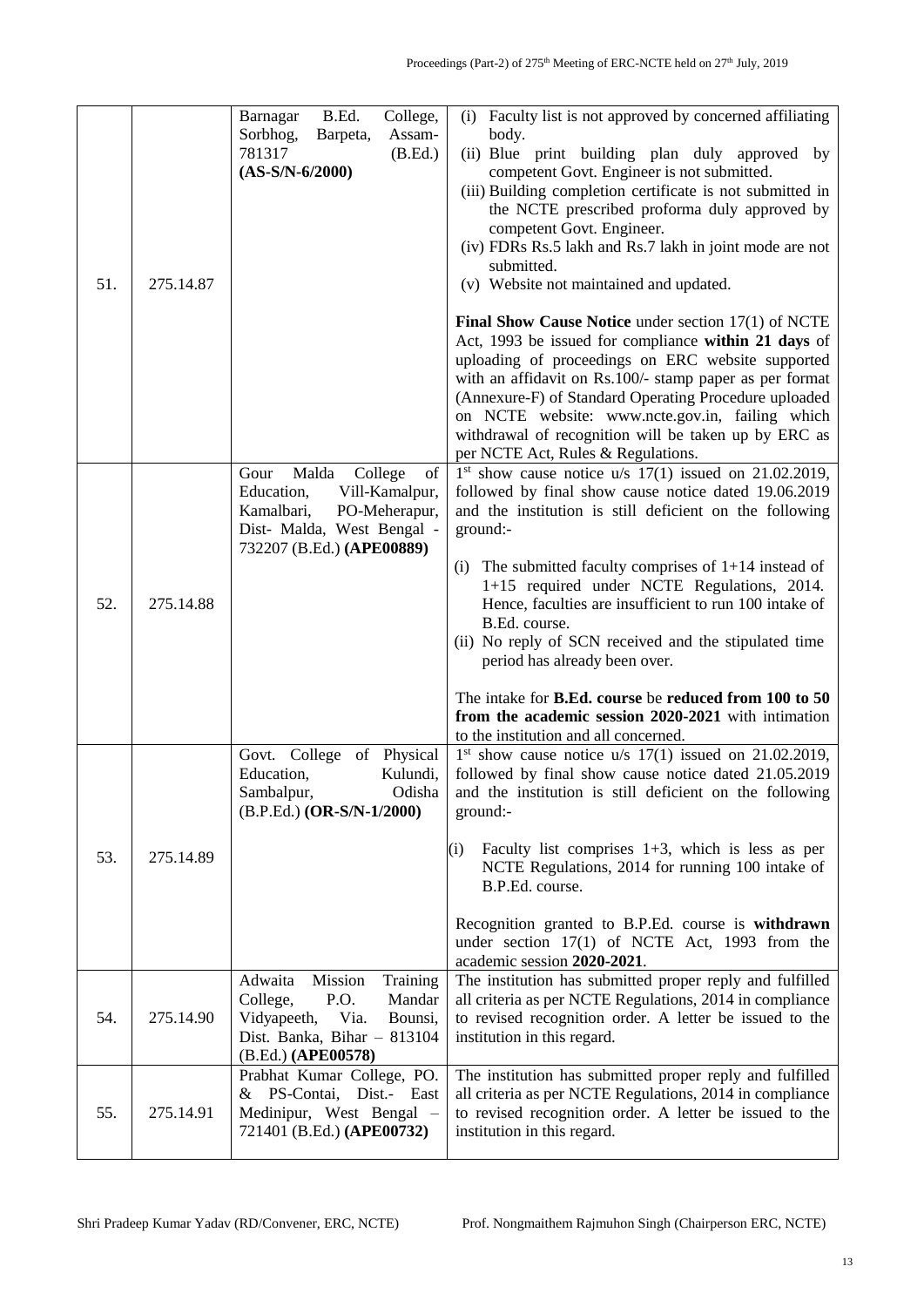| $ER-275.12(i)$ |              | [Matter relating to Non-Compliance & Violation of eligibility criteria provided<br>under para 4.2 Appendix 10 of NCTE Regulations, 2014 for admission to                                                                                                                  |                                                                                                                                                                                                                                                                                                                                                                                                                                                                                                                                                                                                                                                                                                                                                                                                                                                                                                                                                                                                                           |
|----------------|--------------|---------------------------------------------------------------------------------------------------------------------------------------------------------------------------------------------------------------------------------------------------------------------------|---------------------------------------------------------------------------------------------------------------------------------------------------------------------------------------------------------------------------------------------------------------------------------------------------------------------------------------------------------------------------------------------------------------------------------------------------------------------------------------------------------------------------------------------------------------------------------------------------------------------------------------------------------------------------------------------------------------------------------------------------------------------------------------------------------------------------------------------------------------------------------------------------------------------------------------------------------------------------------------------------------------------------|
|                |              | <b>B.Ed.(ODL) Programme by Universities]</b>                                                                                                                                                                                                                              |                                                                                                                                                                                                                                                                                                                                                                                                                                                                                                                                                                                                                                                                                                                                                                                                                                                                                                                                                                                                                           |
| 56.            | 275.12(i).1  | Directorate<br>Distance<br>of<br>Education,<br>University<br>of<br>Burdwan,<br>Plot<br>No.-2928,<br>Street No.- Golapbag, Vill.-<br>Burdwan,<br>PO.-Rajbati,<br>Tehsil/Taluka-Goda,<br>Town/City-Burdwan,<br>Dist.-<br>Bardhaman, West Bengal-<br>713104 (ERCAPP2090)     | The institution has submitted proper reply and fulfilled<br>all criteria in compliance to conditions mentioned in<br>SCN regarding admission of students and following the<br>mandate of Distance Education Bureau (DEB). A letter<br>be issued to the institution in this regard.                                                                                                                                                                                                                                                                                                                                                                                                                                                                                                                                                                                                                                                                                                                                        |
| ER-275.14(i)   |              | [Complaint received from Governer's Secretariat against Institutions running B.Ed<br>Programme regarding non-compliance of the direction of the Hon'ble Chancellor<br>Raj Bhawan, Patna for ensuring transparent compliance of NCTE norms and<br><b>Regulation 2014].</b> |                                                                                                                                                                                                                                                                                                                                                                                                                                                                                                                                                                                                                                                                                                                                                                                                                                                                                                                                                                                                                           |
| 57.            | 275.14(ii).1 | S.M. Zaheer Alam Teacher<br>Training College,<br>Bahera,<br>Darbhanga,<br>Bihar-847201<br>(B.Ed.) (APE00506)                                                                                                                                                              | $1st$ show cause notice u/s $17(1)$ issued on 21.02.2019,<br>followed by SCN (on compliant) dated 18.06.2019 and<br>the institution is still deficient on the following grounds:-<br>Faculty list submitted dated 11.03.2019 is not in<br>(i)<br>NCTE prescribed proforma and not approved from<br>affiliating body.<br>Building completion certificate is not in NCTE<br>(ii)<br>prescribed proforma.<br>Building plan is not approved by competent Govt.<br>(iii)<br>Engineer.<br>Recognition granted to B.Ed. course is withdrawn under<br>section 17(1) of NCTE Act, 1993 from the academic<br>session 2020-2021.                                                                                                                                                                                                                                                                                                                                                                                                     |
| 58.            | 275.14(i).2  | B.Ed.<br>Teachers'<br>Surendra<br>Surendra<br>Training<br>College,<br>Shiwala<br>Nagar,<br>More<br>Khagaul, Patna, Bihar-800001<br>(B.Ed.) (APE00521)                                                                                                                     | The institution has submitted proper reply and all points<br>as per NCTE Regulations 2014, mentioned in the Show<br>Cause Notice, has been complied by the institution. A<br>letter be issued to the institution in this regard.                                                                                                                                                                                                                                                                                                                                                                                                                                                                                                                                                                                                                                                                                                                                                                                          |
| 59.            | 275.14(i).3  | Chanakya Foundation, Vill.-<br>Chhitampur,<br>Street/Road-<br>Chanakya<br>Nagar,<br>Taluka/Mandal-<br>Koilwar,<br>Town/City-Chhitampur, Dist.-<br>Bihar-802160<br>Bhojpur,<br>(B.Ed.)<br>(ERCAPP201646142)<br>(ID<br>No.9858)                                             | Show cause notice $u/s$ 17(1) issued on 08.02.2019 and<br>the institution is still deficient on the following grounds:-<br>(i)<br>Approved faculty list by the concerned affiliating<br>body along with requisite documents.<br>Approved building plan by the<br>(ii)<br>concerned<br>competent Govt. Engineer/Authority.<br>Approved building completion certificate by the<br>(iii)<br>concerned competent Govt. Engineer/Authority.<br>FDRs towards Endowment fund and Reserve fund<br>(iv)<br>after conversion into joint operation mode as<br>prescribed in the NCTE Regulations, 2014.<br>Confirmation<br>website<br>updates<br>(v)<br>on<br>of<br>the<br>institutions with all details along with affidavit.<br>Fire safety certificate issued from the competent<br>(vi)<br>Govt. Authority.<br>No reply received and the stipulated time period has<br>already been over.<br>Recognition granted to B.Ed. course is withdrawn under<br>section $17(1)$ of NCTE Act, 1993 from the academic<br>session 2020-2021. |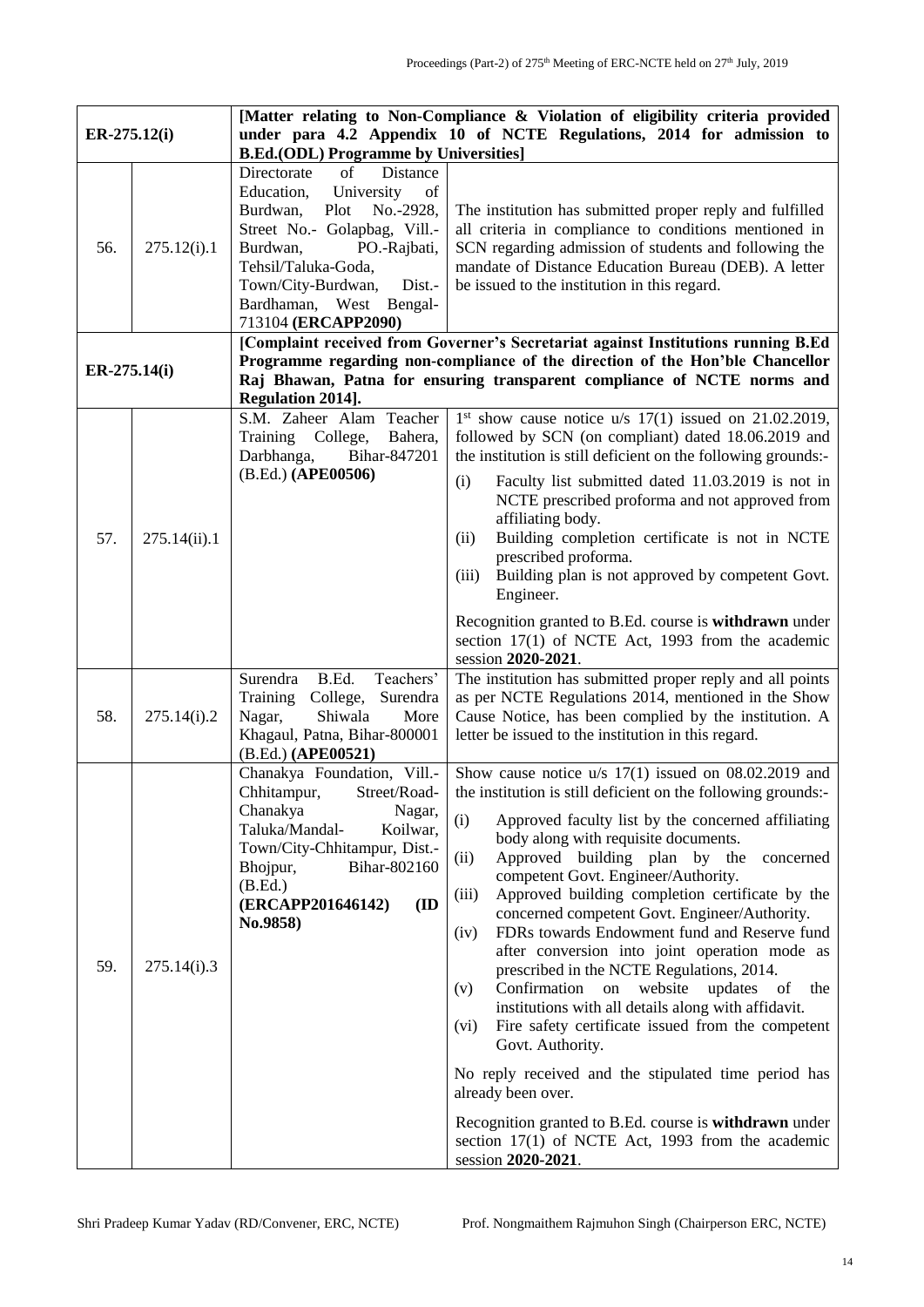| 60.       | 275.14(i).4 | Siddhartha Teacher's Training<br>College, Vill./PO.-Jehanabad,<br>Dist.-Jehanabad,<br>Bihar-<br>804408 (B.Ed.) (APE01024)                                                                                                                                                                                                       | Show cause notice $u/s$ 17(1) issued on 11.03.2019,<br>followed by a letter dated 22.05.2019 with the following<br>to comply within 21 days:<br>(i) The recognition granted to the institution will<br>continue subject to submission of a fresh faculty<br>countersigned by Registrar of the affiliating<br>University mentioning the correct marks of one<br>faculty viz. Shri Upendra Kumar.<br>Reply dated 13.07.2019 recevied seeking extension of<br>time, which is not accepted by the Committee.<br>The institution is still deficient on the ground mentioned<br>in the letter dated 22.05.2019.<br>Recognition granted to B.Ed. course is withdrawn under<br>section 17(1) of NCTE Act, 1993 from the academic<br>session 2020-2021. |
|-----------|-------------|---------------------------------------------------------------------------------------------------------------------------------------------------------------------------------------------------------------------------------------------------------------------------------------------------------------------------------|------------------------------------------------------------------------------------------------------------------------------------------------------------------------------------------------------------------------------------------------------------------------------------------------------------------------------------------------------------------------------------------------------------------------------------------------------------------------------------------------------------------------------------------------------------------------------------------------------------------------------------------------------------------------------------------------------------------------------------------------|
| ER-275.12 |             | [Misc. Case]                                                                                                                                                                                                                                                                                                                    |                                                                                                                                                                                                                                                                                                                                                                                                                                                                                                                                                                                                                                                                                                                                                |
| 61.       | 275.12.1    | Primary Teachers<br>Athena<br>Training<br>Institute,<br>Vill.-<br>Churamanipur,<br>P.O.<br>Sanamukhi, Dist.-Bankura,<br>West Bengal-722207<br>(D.El.Ed.) (APE00636)                                                                                                                                                             | Comments along with documents received from the<br>institution vide letter dated 10.06.2019 in the matter of<br>complaint<br>dated 25.03.2019 of Regional<br>P.F.<br>Commissioner-II(CC-I), EPFO, Regional<br>Office,<br>Durgapur, Burdwan, West Bengal regarding non-<br>compliance of statutory provisions under EPF and<br>miscellaneous provisions Act 1952, which<br>was<br>forwarded vide NCTE Hqrs. letter dated 08.04.2019.<br>The Committee decided as under:-<br>The autheniticity of documents submitted by the<br>institution on the complaint be got verified from the<br>concerned Regional P.F. Commissioner-II (CC-I),<br>Durgapur, Burdwan and report to this effect be submitted<br>within 21 days.                          |
| ER-275.12 |             | [Misc. Cases]                                                                                                                                                                                                                                                                                                                   |                                                                                                                                                                                                                                                                                                                                                                                                                                                                                                                                                                                                                                                                                                                                                |
| 62.       | 275.12.2    | Training College, Plot No.-<br>1966,<br>Street<br>$No.-30,$<br>Vill./PO.-<br>Kayamnagar,<br>Dist.-<br>Town/City-Ara,<br>Bhojpur,<br>Bihar-802514<br>(B.Ed.) (ERCAPP172)                                                                                                                                                         | Tapeshwar Singh Teachers   Letter dated 26.02.2019 from the institution regarding<br>change of affilaiting body from Veer Kunwar Singh<br>University to Aryabhatta Knowledge University is<br>accepted.                                                                                                                                                                                                                                                                                                                                                                                                                                                                                                                                        |
| ER-275.5  |             | [VTR U/S 14/15]                                                                                                                                                                                                                                                                                                                 |                                                                                                                                                                                                                                                                                                                                                                                                                                                                                                                                                                                                                                                                                                                                                |
| 63.       | 275.5.1     | Usha Hiranmaye<br>Teachers<br>Training Institute D.El.Ed.<br>and B.Ed., Plot No.-148, 149,<br>1173, 163, 164, Street No.-<br>Hukahara, Vill.- Hukahara,<br>P.O.<br>Joykrishnapur,<br>$\sim$ $-$<br>Tehsil/Taluka-<br>Jalangi,<br>Town/City - Jalangi, Dist -<br>Murshidabad, West Bengal -<br>742305<br>(B.Ed.)<br>(ERCAPP2992) | Letter of Intent under clause $7(13)$ of NCTE Regulation<br>2014 be issued to the institution.                                                                                                                                                                                                                                                                                                                                                                                                                                                                                                                                                                                                                                                 |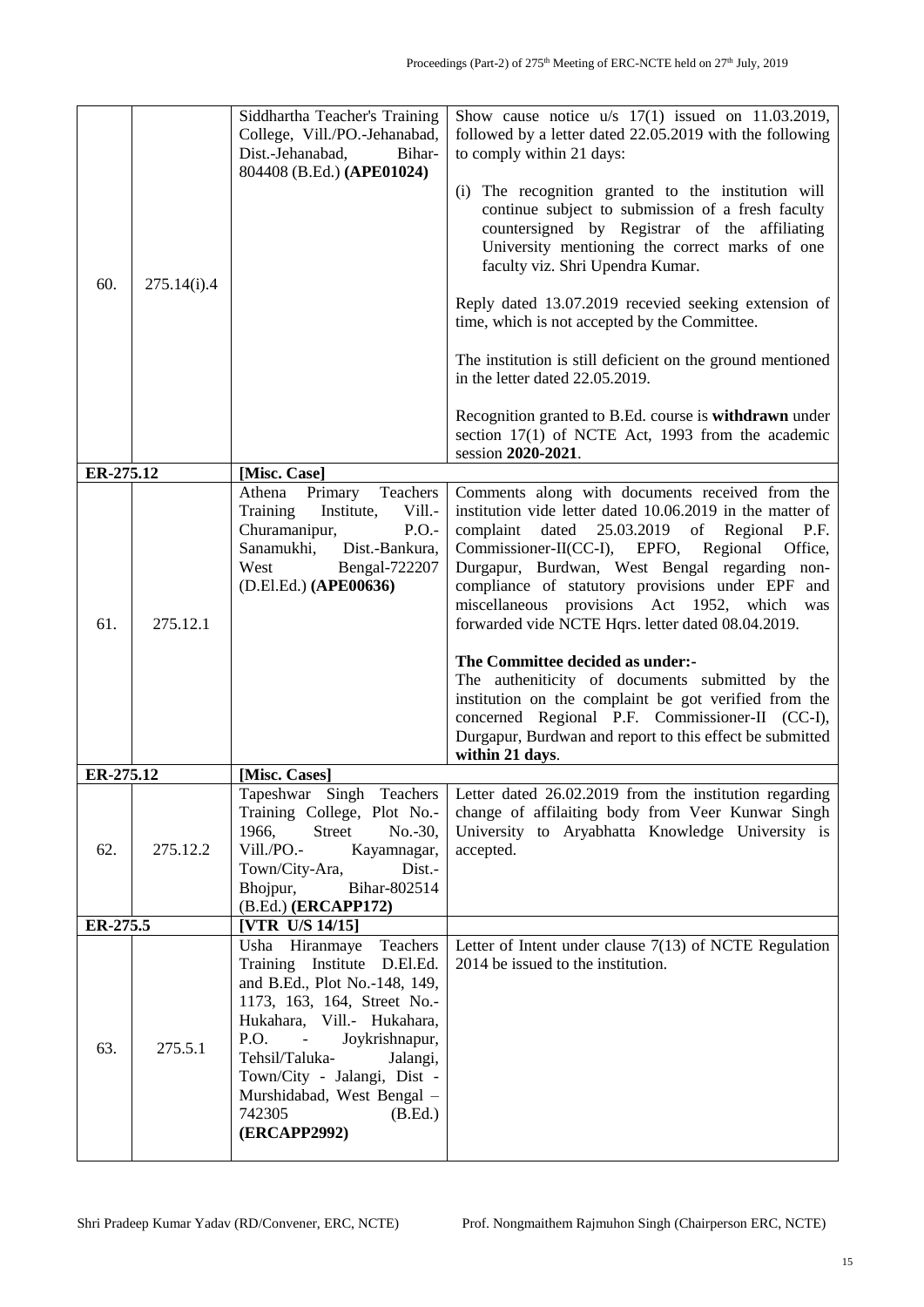| 64.       | 275.5.2  | Usha Hiranmaye Teachers<br>Training Institute D.El.Ed.<br>and B.Ed., Plot No.-148, 149,<br>1173, 163, 164, Street No.-<br>Hukahara, Vill. - Hukahara,<br>PO.<br>Joykrishnapur,<br>$\sim 10^{-11}$<br>Tehsil/Taluka-<br>Jalangi,<br>Town/City - Jalangi, Dist -<br>Murshidabad, West Bengal -<br>742305.<br>(D.El.Ed.)<br>(ERCAPP2987) | Letter of Intent under clause $7(13)$ of NCTE Regulation<br>2014 be issued to the institution.                                                                                                                                                                                                                                                                                                                                                                                                                                                                                                                                                                                                                                                                                                                                                                                                                                                                                                                                                                                                                          |
|-----------|----------|---------------------------------------------------------------------------------------------------------------------------------------------------------------------------------------------------------------------------------------------------------------------------------------------------------------------------------------|-------------------------------------------------------------------------------------------------------------------------------------------------------------------------------------------------------------------------------------------------------------------------------------------------------------------------------------------------------------------------------------------------------------------------------------------------------------------------------------------------------------------------------------------------------------------------------------------------------------------------------------------------------------------------------------------------------------------------------------------------------------------------------------------------------------------------------------------------------------------------------------------------------------------------------------------------------------------------------------------------------------------------------------------------------------------------------------------------------------------------|
| 65.       | 275.5.3  | Sarif Rajjak Education Trust,<br>Street/Road - NH 31, Vill-<br>Shaltali,<br>Purba<br>Dehar,<br>Taluka/Mandal - Jalpaiguri,<br>Town/City - Shaltali, Purba<br>Dehar, Dist-Jalpaiguri, West<br>Bengal - 735101 (B.Ed. &<br>D.E1.Ed.)<br>(ERCAPP201646065)<br>$(ID No.-10294)$                                                           | Flex board is not accepted. There should be<br>(i)<br>permanent signboard of the institution.<br>Building is not completed as per videography C.D.<br>(ii)<br>As viewed from the videography C.D., the<br>(iii)<br>institution does not look like as a good institution<br>for imparting teacher education programme.<br>(iv) Building plan and building completion certificate<br>were not produced by the institution at the time of<br>inspection.<br>(v) Construction of the building is not completed.<br>(vi) Building is not properly painted<br><b>Show Cause Notice</b> be issued to the institution as to<br>why the application applied for recognition be not<br>refused on the above points. The Committee therefore,<br>provides an opportunity under section $14(3)(b)$ of the<br>NCTE Act 1993 to the institution to submit its reply<br>within 21 days from the issue of this letter, supported<br>with an affidavit on Rs.100/- stamp paper as per format<br>(Annexure-F) of Standard Operating Procedure uploaded<br>on NCTE website: www.ncte.gov.in, before the<br>Committee takes final decision. |
| ER-275.4  |          | [Appeal Case]                                                                                                                                                                                                                                                                                                                         |                                                                                                                                                                                                                                                                                                                                                                                                                                                                                                                                                                                                                                                                                                                                                                                                                                                                                                                                                                                                                                                                                                                         |
| 66.       | 275.4.1  | Daying<br>Ering College<br>of<br>Teacher Education, Diking,<br>Pasighat, Arunachal Pradesh-<br>791102 (B.Ed.) (APE00564)<br>[Formerly: Doying Gumin]<br>College, PO. - Pasighat, East<br>Siang, Arunachal Pradesh -<br>791102]                                                                                                        | (i)<br>Individual affidavit on Rs.10/- stamp paper of<br>newly appointed faculty incuding Principal not<br>submitted.<br>Blue print building plan is not approved by<br>(ii)<br>competent Govt. Engineer.<br>Show Cause Notice be issued to the institution as to<br>why the application applied for recognition be not<br>refused on the above point. The Committee therefore,<br>provides last opportunity under section 14(3)(b) of the<br>NCTE Act 1993 to the institution to submit its reply<br>within 21 days from the issue of this letter before the<br>Committee takes final decision.                                                                                                                                                                                                                                                                                                                                                                                                                                                                                                                        |
| ER-275.15 |          | Other matters with the permission of Chair.                                                                                                                                                                                                                                                                                           |                                                                                                                                                                                                                                                                                                                                                                                                                                                                                                                                                                                                                                                                                                                                                                                                                                                                                                                                                                                                                                                                                                                         |
| 67.       | 275.15.1 | Sikkim Govt. B.Ed. College,<br>Vill./PO.-Soreng,<br>Tehsil/Taluka-Soreng, Dist.-<br>West Sikkim, Sikkim (B.Ed.)<br>(APE01203)                                                                                                                                                                                                         | Due to insufficient faculty in position $(1+14)$ as against<br>the requirement of $(1+22)$ , the ERC in its 274 <sup>th</sup> meeting<br>decided to reduce one unit (50 intake) of B.Ed. course<br>from the academic session 2020-2021.<br>A D.O. letter vide No.144/ACS/HRDD dated 24.07.2019<br>received from Addl. Chief Secretary-cum-Principal<br>Secretary, HRD Department, Govt. of Sikkim requesting                                                                                                                                                                                                                                                                                                                                                                                                                                                                                                                                                                                                                                                                                                            |